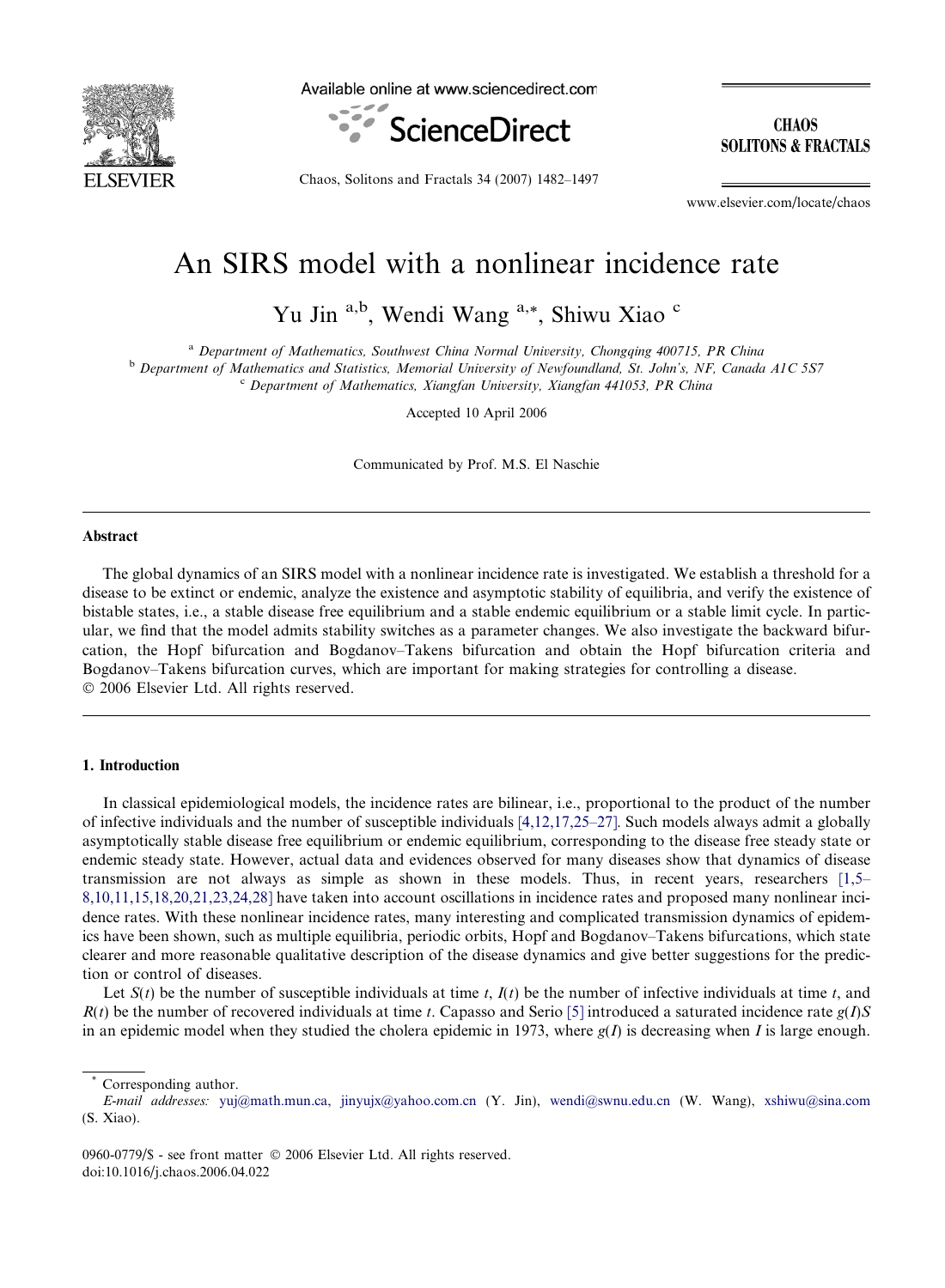<span id="page-1-0"></span>Liu et al. studied the codimension-1 bifurcation for SEIRS and SIRS models with the incidence rate  $\beta I^p S^q$  in [\[13,14\]](#page-15-0). Lizana and Rivero [\[16\]](#page-15-0), Glendinning and Perry [\[8\]](#page-14-0) and Derrick and van den Driessche [\[7\]](#page-14-0) studied saddle-node bifurcation, Hopf bifurcation and Bogdanov–Takens bifurcation of SIRS or SIR models with the incidence rate of  $\beta P S^q$ . Ruan and Wang [\[21\]](#page-15-0) studied saddle-node bifurcation, Hopf bifurcation, Bogdanov–Takens bifurcation and the existence of none, one and two limit cycles of an SIRS model with an incidence rate of  $kI^2S/(1 + \alpha I^2)$ , which was also proposed by Liu et al. [\[13\].](#page-15-0) Derrick and van den Driessche [\[6\]](#page-14-0) considered a very general nonlinear incidence rate. van den Driessche and Watmough [\[23,24\]](#page-15-0) studied an incidence rate of the form  $\beta I(1 + vI^{k-1})S$ , where  $\beta > 0$ ,  $v \ge 0$  and  $k > 0$ . When  $v = 0$  this incidence rate is the bilinear incidence rate  $\beta I S$  [\[4\]](#page-14-0). In [\[23\]](#page-15-0), they studied an SIS model with this incidence rate for  $v > 0$  and  $k = 2$ , showing the backward bifurcation, local stability and global stability of equilibria. In [\[24\],](#page-15-0) they further introduced the same incidence rate in an SIRS model. However, although they obtained saddle-node bifurcation for the model, they only focused on numerical examples to show possibilities of Hopf bifurcation and homoclinic orbit and to analyze the attractive area of an endemic equilibrium, paying no attention to theoretical analysis. Alexander and Moghadas [\[1\]](#page-14-0) analyzed an SIV model with a generalized nonlinear incidence rate  $f(I,v)$  and showed the existence of bistability and various Hopf bifurcation, especially for the incidence rate  $\beta$   $I(1 + vI^q)S$  with  $\beta > 0$ ,  $v \ge 0$  and  $0 \le q \le 1$ . However, they neglected such dynamics as Bogdanov–Takens bifurcation. In view that former works on the incidence rate  $\beta I(1 + vI^{k-1})S$  are not complete and in detail for the effect it may have on the global transmission dynamics of a disease, in this paper we would like to continue their work and give detailed theoretical analysis of the SIRS model with the same incidence rate, so as to clearly show the effect of this nonlinear incidence rate on the transmission dynamics of epidemics. In fact, by our analysis, we have not only theoretically obtained backward bifurcation, Hopf bifurcation and Bogdanov–Takens bifurcation for this SIRS model, but also shown bistable steady states and explicit conditions for asymptotic stability of equilibria, even for globally asymptotic stability, and especially found stability switches for one of the endemic equilibria.

We still consider the incidence rate  $\beta I(1 + vI^{k-1})S$  with  $\beta > 0$ ,  $v > 0$  and  $k = 2$  and investigate the following SIRS model:

$$
\frac{dS}{dt} = B - dS - \beta I (1 + vI)S + \gamma R,
$$
  
\n
$$
\frac{dI}{dt} = \beta I (1 + vI)S - (d + \alpha)I,
$$
  
\n
$$
\frac{dR}{dt} = \alpha I - (d + \gamma)R,
$$
\n(1.1)

where B is the recruitment rate of the population, d is the death rate of the population,  $\alpha$  is the recovery rate of infective individuals,  $B > 0$ ,  $d > 0$ , and  $\alpha > 0$ . Assume susceptible individuals will be infective after contacting with infective ones and infective ones recover from the disease with temporary immunity and then return to the susceptible class when losing immunity.  $\gamma$  is the rate that recovered individuals lose immunity and return to the susceptible class.

We present global qualitative and bifurcation analysis for the model and obtain rich dynamics. A disease free equilibrium exists for all parameters and is asymptotically stable when the basic reproduction number  $R_0 < 1$  and unstable when  $R_0 > 1$ . When  $R_0 > 1$  there is a unique endemic equilibrium, but when  $R_0 < 1$  there may be none, one or two endemic equilibria and a backward bifurcation may emerge. As for the two endemic equilibria, one is always a saddle; the other may be stable or unstable. When  $R_0$  increases, the stability of this latter equilibrium may change from stable to unstable then back to stable, which indicates the existence of stability switches. The system may admit bistable steady states: a stable disease free equilibrium and a stable endemic equilibrium or a stable disease free equilibrium and a stable limit cycle. In this case, the initial condition is very important for the eventual steady state the system settles into. When all equilibria are unstable, at least one stable limit cycle emerges and the disease is destined to break out periodically. The disease free equilibrium or the endemic equilibrium may be globally asymptotically stable for suitable parameters. The system may also undergo Hopf bifurcation or Bogdanov–Takens bifurcation, which are important for strategies for control of a disease. The criteria for Hopf bifurcation and appropriate curves of Bogdanov–Takens bifurcation have been obtained.

To simplify the model, adding all equations of (1.1) and denoting the number of the total population by  $N(t)$  $(N = S + I + R)$ , we obtain

$$
\frac{\mathrm{d}N}{\mathrm{d}t} = B - \mathrm{d}N.
$$

Then for any initial condition,  $N(t)$  will tend to a constant  $N_0 \equiv B/d$  when t tends to infinity. In this paper, we assume the population is in equilibrium and investigate the behavior of the system on the plane  $S + I + R = N_0 > 0$ . So (1.1) becomes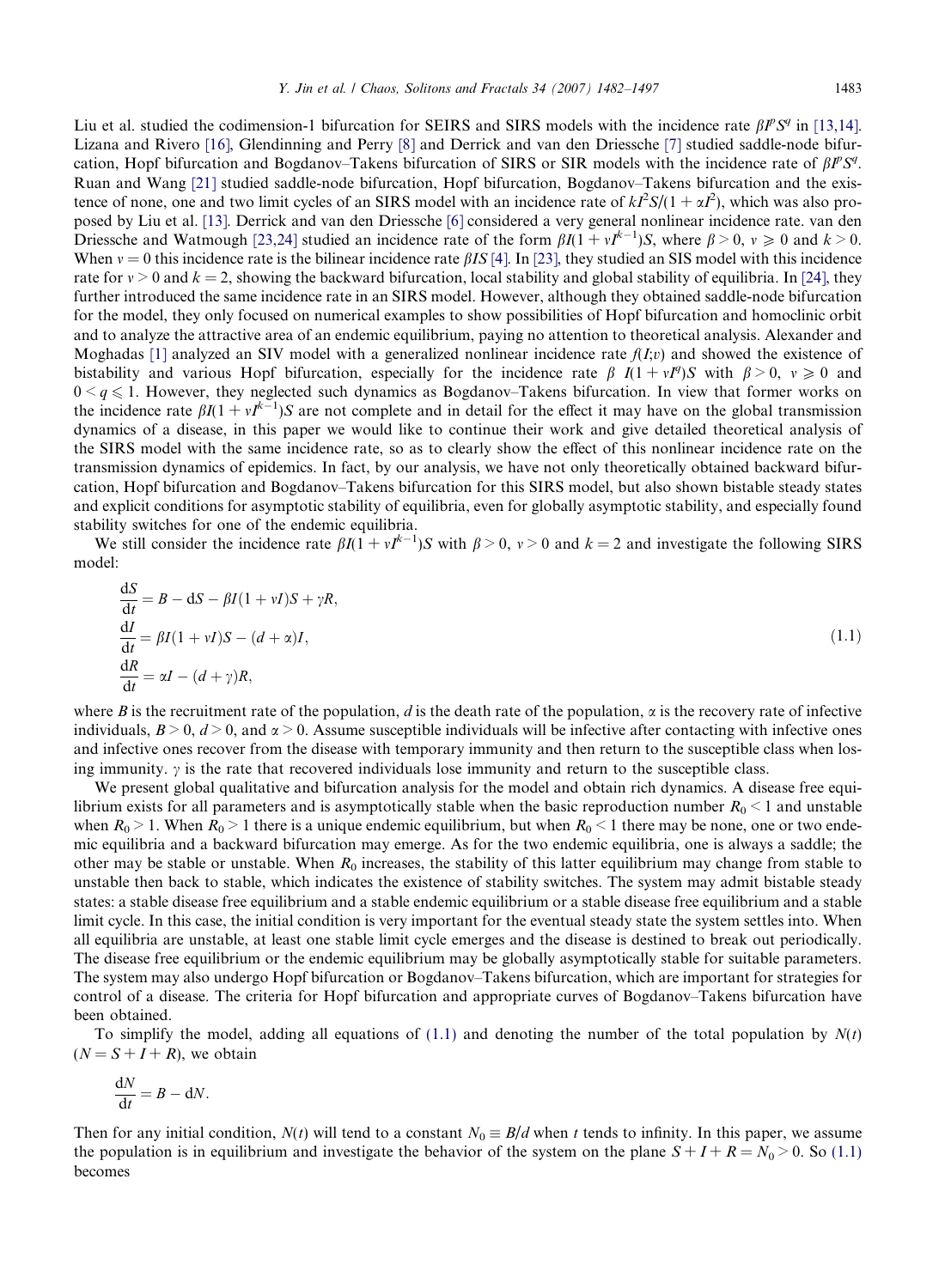$$
\frac{dI}{dt} = \beta I (1 + vI)(N_0 - I - R) - (d + \alpha)I,
$$
  
\n
$$
\frac{dR}{dt} = \alpha I - (d + \gamma)R.
$$
\n(1.2)

Rescaling (1.2) by  $I_1 = \beta I/(d + \gamma)$ ,  $R_1 = \beta R/(d + \gamma)$ ,  $t_1 = (d + \gamma)t$  and still writing  $(I_1, R_1, t_1)$  as  $(I, R, t)$ , we obtain

$$
\frac{dI}{dt} = I(1 + pI)(A - I - R) - \frac{A}{R_0}I,
$$
\n
$$
\frac{dR}{dt} = qI - R,
$$
\n(1.3)

where  $p = v(d + \gamma)/\beta$ ,  $A = \beta N_0/(d + \gamma)$ ,  $R_0 = \beta N_0/(d + \alpha)$ ,  $q = \alpha/(d + \gamma)$ ,  $p > 0$ ,  $A > 0$ ,  $R_0 > 0$ ,  $q > 0$ .

The organization of this paper is as follows. In the next section, we present a qualitative analysis of  $(1.3)$ . We analyze the existence and stability of equilibria, find stability switches for an endemic equilibrium and the existence of a stable limit cycle and bistable states, and analyze the nonexistence of limit cycles and globally asymptotic stability of equilibria. In Section [3,](#page-7-0) we show that the system admits Hopf bifurcation. In Section [4,](#page-10-0) we show that the system undergoes a Bogdanov–Takens bifurcation at the degenerate equilibrium.

### 2. Qualitative analysis

#### 2.1. Disease free equilibrium

Eq.  $(1.3)$  admits a unique disease free equilibrium  $(0,0)$ . The Jacobian matrix of  $(1.3)$  at  $(0,0)$  is

$$
M_0 = \begin{pmatrix} A - \frac{A}{R_0} & 0 \\ q & -1 \end{pmatrix}.
$$

It is easy to obtain the following result:

**Theorem 2.1.** (0,0) is asymptotically stable if  $R_0 < 1$ , and unstable if  $R_0 > 1$ .

#### 2.2. Endemic equilibria

To obtain endemic equilibria of (1.3), it suffices to consider the following equations:

$$
I(1 + pI)(A - I - R) - \frac{A}{R_0}I = 0,
$$
\n
$$
qI - R = 0,
$$
\n(2.1)

which yield

$$
p(q+1)I2 + (q+1-Ap)I + \frac{A}{R_0} - A = 0.
$$
\n(2.2)

This equation may admit positive solutions

$$
I_1 = \frac{Ap - q - 1 - \sqrt{(q + 1 - Ap)^2 - 4Ap(q + 1)(1 - R_0)/R_0}}{2p(q + 1)},
$$
  
\n
$$
I_2 = \frac{Ap - q - 1 + \sqrt{(q + 1 - Ap)^2 - 4Ap(q + 1)(1 - R_0)/R_0}}{2p(q + 1)}.
$$

Set  $R_1 = q I_1$ ,  $R_2 = q I_2$ ,  $I_* = (I_1 + I_2)/2$ ,  $R_* = qI_*$  and  $R_0^* \equiv 4p(q+1)A/(q+1+Ap)^2$ . Note that  $R_0^* \leq 1$ . We can state the following results

- (1) Let  $p \leq (q + 1)/A$ . Then (1.3) admits a unique endemic equilibrium  $(I_2, R_2)$  when  $R_0 > 1$ , and has no endemic equilibrium when  $R_0 \leq 1$ .
- (2) Let  $p > (q + 1)/A$ . Then (1.3) admits a unique endemic equilibrium  $(I_2, R_2)$  when  $R_0 \ge 1$ , no endemic equilibrium when  $R_0 < R_0^*$ , and two endemic equilibria  $E_1 = (I_1, R_1)$  and  $E_2 = (I_2, R_2)$  when  $R_0^* \le R_0 < 1$ . When  $R_0 = R_0^*$ ,  $E_1 = E_2 = E_* = (I_*, R_*).$

<span id="page-2-0"></span>

 $\overline{1}$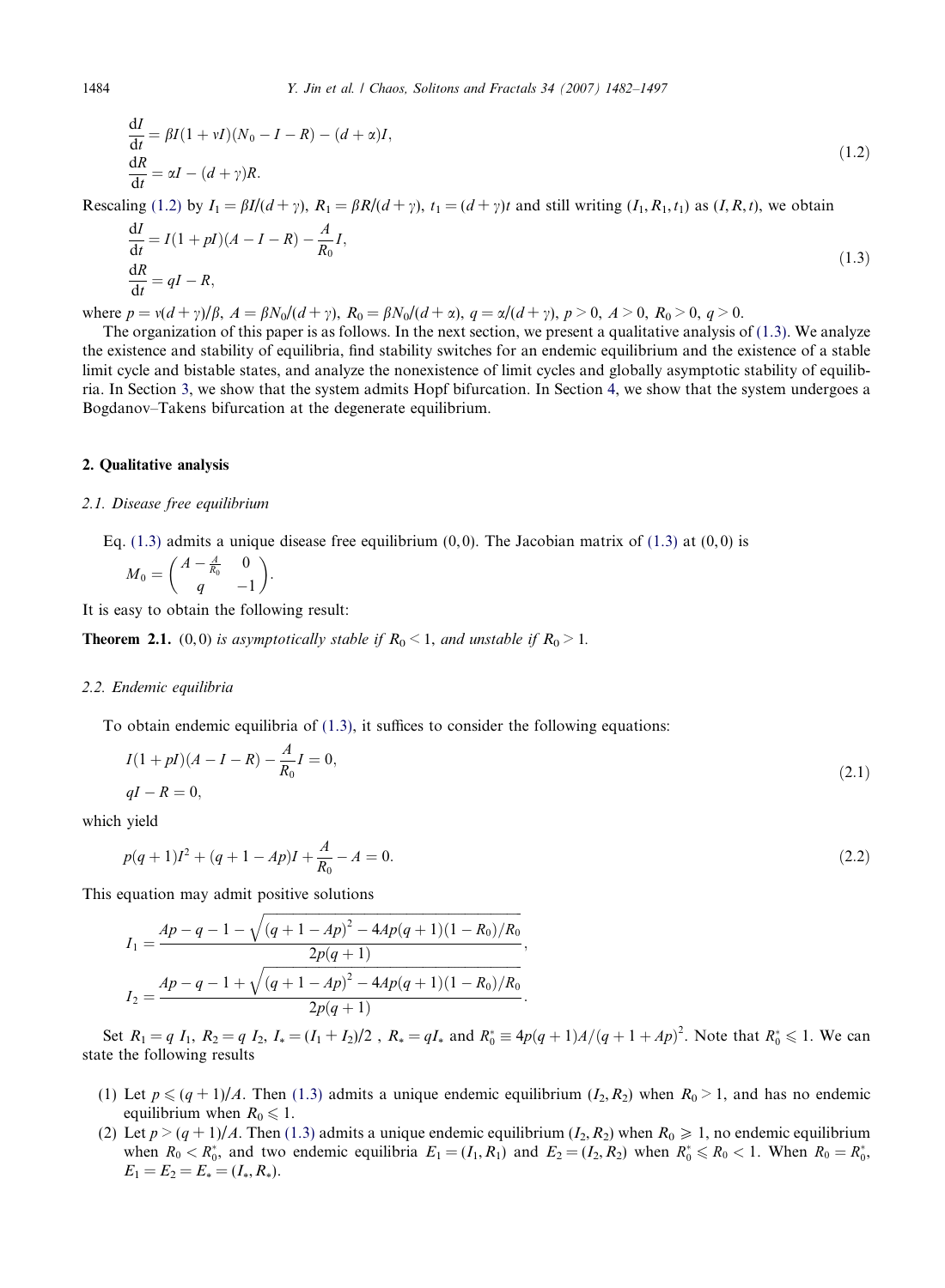<span id="page-3-0"></span>

Fig. 1. The relationship between  $R_0$  and endemic equilibria (I).

From the conclusion (2), we see that [\(1.3\)](#page-2-0) has a backward bifurcation (see the right graph of Fig. 1). Let us now consider the stability of the endemic equilibrium  $E_1$ . The Jacobian matrix of [\(1.3\)](#page-2-0) at  $E_1$  is

$$
M_1 = \begin{pmatrix} A - qI_1 - \frac{A}{R_0} - 2I_1 - 3pI_1^2 + 2pAI_1 - 2pqI_1^2 & -I_1 - pI_1^2 \\ q & -1 \end{pmatrix}.
$$

It is easy to obtain

$$
\det(M_1) = -\sqrt{(q+1-Ap)^2 - 4Ap(q+1)(1-R_0)/R_0}I_1 < 0
$$

when  $R_0 > R_0^*$ . Hence  $E_1$  is a saddle.

The Jacobian matrix of [\(1.3\)](#page-2-0) at  $E_2$  is

$$
M_2 = \begin{pmatrix} A - qI_2 - \frac{A}{R_0} - 2I_2 - 3pI_2^2 + 2pAI_2 - 2pqI_2^2 & -I_2 - pI_2^2 \ q & -1 \end{pmatrix}.
$$

Since

$$
\det(M_2) = \sqrt{(q+1-Ap)^2 - 4Ap(q+1)(1-R_0)/R_0}I_2 > 0
$$

when  $R_0 > R_0^*$ ,  $E_2$  is a node or a focus.

To obtain the stability of  $E_2$ , we consider

$$
\begin{aligned} \text{tr}(M_2) &= A - \frac{A}{R_0} - qI_2 - 2I_2 - 3pl_2^2 + 2pAI_2 - 2pqI_2^2 - 1 \\ &= \frac{1}{q+1} \{ [(q+1)^2 - Ap]I_2 + \frac{A(1-R_0)}{R_0} (q+2) - (q+1) \}. \end{aligned}
$$

Let us locate the set where  $tr(M_2) = 0$ . When  $(q + 1)^2 - Ap \neq 0$ , by the expression of  $I_2$  we see that  $tr(M_2) = 0$  if and only if

$$
aR_0^2 - bR_0 + c = 0,\t\t(2.3)
$$

$$
R_0 \geqslant R_0^*,\tag{2.4}
$$

$$
G(R_0) \geq 0,\tag{2.5}
$$

where

$$
a = p(q^2 + Aq + 2q + A^2p + A + 1)(p + Ap + 1 + q),
$$
  
\n
$$
b = Ap(q^2Ap + 2pq^2 + q^2 + 2q + 6pAq + 6pq + p^2A^2 + 6Ap + 1 + 4p),
$$
  
\n
$$
c = p^2A^2(q + 2)^2,
$$
  
\n
$$
G(R_0) = \frac{((q + 1)^3 + 2pq^2 + q^2Ap + 3pAq + 4pq + 2Ap + 2p + p^2A^2)R_0 - 2Ap(q + 2)(q + 1)}{R_0(2q - Ap + q^2 + 1)}.
$$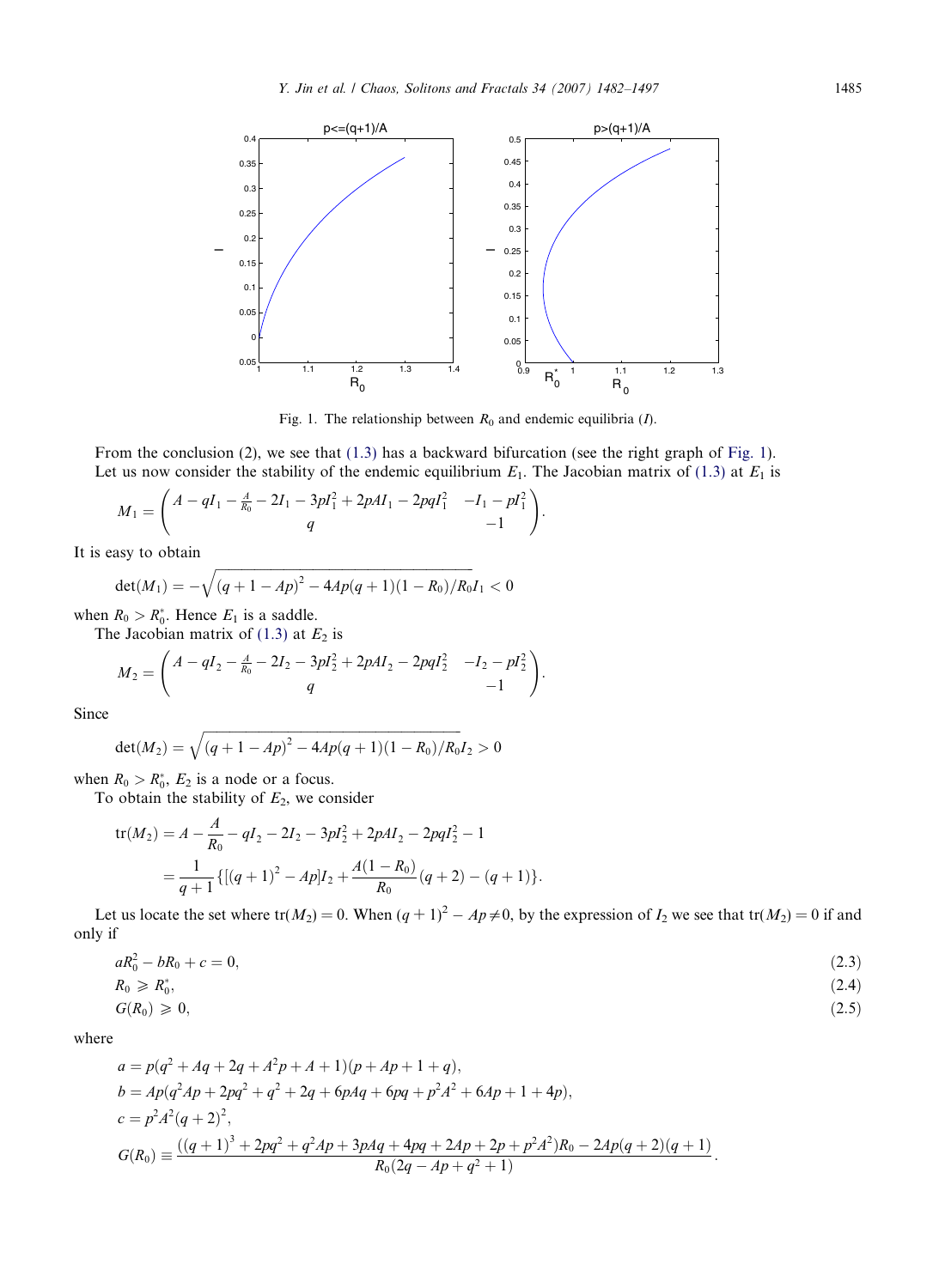We consider [\(2.3\)](#page-3-0) as a quadratic equation of  $R_0$ . Set  $\Delta_1 = b^2 - 4ac$ . Then the solutions of (2.3) are

$$
R_{01} = \frac{A(2pq^2 + q^2Ap + q^2 + 6pq + 6Apq + 2q + 4p + 1 + 6Ap + A^2p^2 - \sqrt{\Delta_1})}{2(p + Ap + 1 + q)(q^2 + Aq + 2q + A^2p + A + 1)},
$$
  
\n
$$
R_{02} = \frac{A(2pq^2 + q^2Ap + q^2 + 6pq + 6Apq + 2q + 4p + 1 + 6Ap + A^2p^2 + \sqrt{\Delta_1})}{2(p + Ap + 1 + q)(q^2 + Aq + 2q + A^2p + A + 1)}.
$$

Let

$$
p_1 \equiv \frac{A + 2q + 4 - 2\sqrt{(A + q + 2)(q + 2)}}{A^2},
$$
  
\n
$$
p_2 \equiv \frac{A + 2q + 4 + 2\sqrt{(A + q + 2)(q + 2)}}{A^2},
$$
  
\n
$$
p_0 \equiv \frac{(4q + 4 + 2\sqrt{4q^2 + 8q + 4 + A^2q^2})(q + 1)}{2A^2q},
$$
  
\n
$$
A_0 \equiv \frac{4(1 + q)^2}{q^2(q + 2)}.
$$

Then if  $(q + 1)^2 - Ap \neq 0$ , [\(2.3\)](#page-3-0) admits two positive solutions  $R_{01}$  and  $R_{02}$  when  $p \ge p_2$  or  $p \le p_1$ , and admits no positive solution when  $p_1 < p < p_2$ . Moreover,  $R_0^* \le R_{01} \le R_{02}$  and  $R_0^* = R_{01}$  when  $p = p_0$ . By further elementary calculation of  $G(R_0)$ , including the case when  $(q + 1)^2 - Ap = 0$ , we can state the set where  $tr(M_2) = 0$  as follows:

Since det( $M_2$ ) > 0, the stability of  $E_2$  is decided by the sign of tr( $M_2$ ). It is locally asymptotically stable when  $tr(M_2)$  < 0 and unstable when  $tr(M_2)$  > 0. Thus it suffices to investigate the sign of  $tr(M_2)$  to obtain the locally asymptotic stability of  $E_2$ . First, we point out relationships among some quantities:  $p_2 = p_0 = \frac{\bar{q}(q+1)^2}{4}$  if  $A = A_0$ ;  $\frac{(q+1)^2}{4} < p_2 < p_0$ if  $A \le A_0$ ;  $p_2 \le p_0 \le \frac{(q+1)^2}{A}$  if  $A \ge A_0$ . Notice that tr $(M_2)$  is a continuous function of p and  $R_0$  when  $R_0 \ge R_0^*$ , tr $(M_2)|_{R_0=R_0^*}$ is increasing in p and  $tr(M_2)|_{R_0=R_0^*}=0$  when  $p=p_0$ ;  $tr(M_2) < 0$  when  $R_0 \to +\infty$ . Then by virtue of the set where  $tr(M_2) = 0$ , we can show the stability of  $E_2$  in [Tables 2 and 3.](#page-8-0)

**Remark 2.1.** From above analysis and [Table 3,](#page-9-0) we see that there exist stability switches for  $E_2$ . If  $p_2 < p_0 < \frac{(q+1)^2}{A}$  and  $p_2 < p < p_0$  (case (b)), then as  $R_0$  increases from  $R_0^*$ ,  $E_2$  changes its stability from being stable to being unstable at  $R_0 = R_{01}$  and then from being unstable to being stable at  $R_0 = R_{02}$ , which may result in two Hopf bifurcations and is important for the strategies for control of the disease.

Now we give some results about the nonexistence of limit cycles and globally asymptotic stability of  $(0,0)$  and  $E_2$ .

**Lemma 2.1.** The solutions of ([1.3](#page-2-0)) with  $(I(0), R(0)) \in R_+^2$  are bounded.

**Proof.** By the first equation of [\(1.3\),](#page-2-0)  $dI/dt < 0$  when I is large enough. Then for any solution  $(I(t), R(t))$  of [\(1.3\)](#page-2-0), there exists an  $I^0 > 0$  and  $t_0 > 0$  such that  $I(t) \leq I^0$  when  $t \geq t_0$ . Similarly, there exists an  $R^0 > 0$  and  $t_1 > 0$  such that  $R(t) \leq R^0$ when  $t \geq t_1$ . Note that  $dI/dt = 0$  when  $I = 0$  and  $dR/dt \geq 0$  when  $R = 0, I \geq 0$ . Thus all positive semi-flows of [\(1.3\)](#page-2-0) with  $I(0) \geq 0$ ,  $R(0) \geq 0$  finally lie in  $[0, I^0] \times [0, R^0]$ .  $\Box$ 

**Theorem 2.2.** For ([1.3](#page-2-0)), if  $p \leq \frac{q+1}{4}$  and  $R_0 < 1$  or  $p \geq \frac{q+1}{4}$  and  $R_0 < R_0^*$ , then (0,0) is globally asymptotically stable.

**Proof.** In both of these two cases,  $(0, 0)$  is the unique equilibrium of  $(1.3)$ . By the right side of  $(1.3)$ , R axis is invariable and orbits do not go across it. Thus  $(1.3)$  admits no limit cycles. Then by Lemma 2.1 and Poincaré–Bendixson Theorem, the disease free equilibrium  $(0, 0)$  is globally asymptotically stable.  $\Box$ 

**Theorem 2.3.** If  $p < \frac{1}{A}$  or  $\frac{(q+1)^2}{A} \leq p_2 \leq p_0$ , then for ([1.3](#page-2-0))  $E_2$  is globally asymptotically stable when  $R_0 > 1$ .

**Proof.** Suppose  $p < \frac{1}{A}$ . Taking Dulac function  $D = 1/(IR)$ , we obtain

$$
\frac{\partial(Df_1)}{\partial I} + \frac{\partial(Df_2)}{\partial R} = -\frac{1}{R} + \frac{Ap}{R} - 2pl - p - \frac{q}{R^2},
$$

where  $(f_1, f_2)$  is the vector field of [\(1.3\).](#page-2-0) Obviously,  $\frac{\partial (Df_1)}{\partial l} + \frac{\partial (Df_2)}{\partial R} < 0$  when  $p < \frac{1}{A}$ . Then by the Dulac's criteria, [\(1.3\)](#page-2-0) ad-mits no limit cycles or separatrix cycles. Since [\(1.3\)](#page-2-0) admits only two equilibria (0,0) and  $E_2$  when  $R_0 > 1$  and (0,0) is unstable, by Lemma 2.1 and the Poincaré–Bendixson Theorem,  $E_2$  is globally asymptotically stable.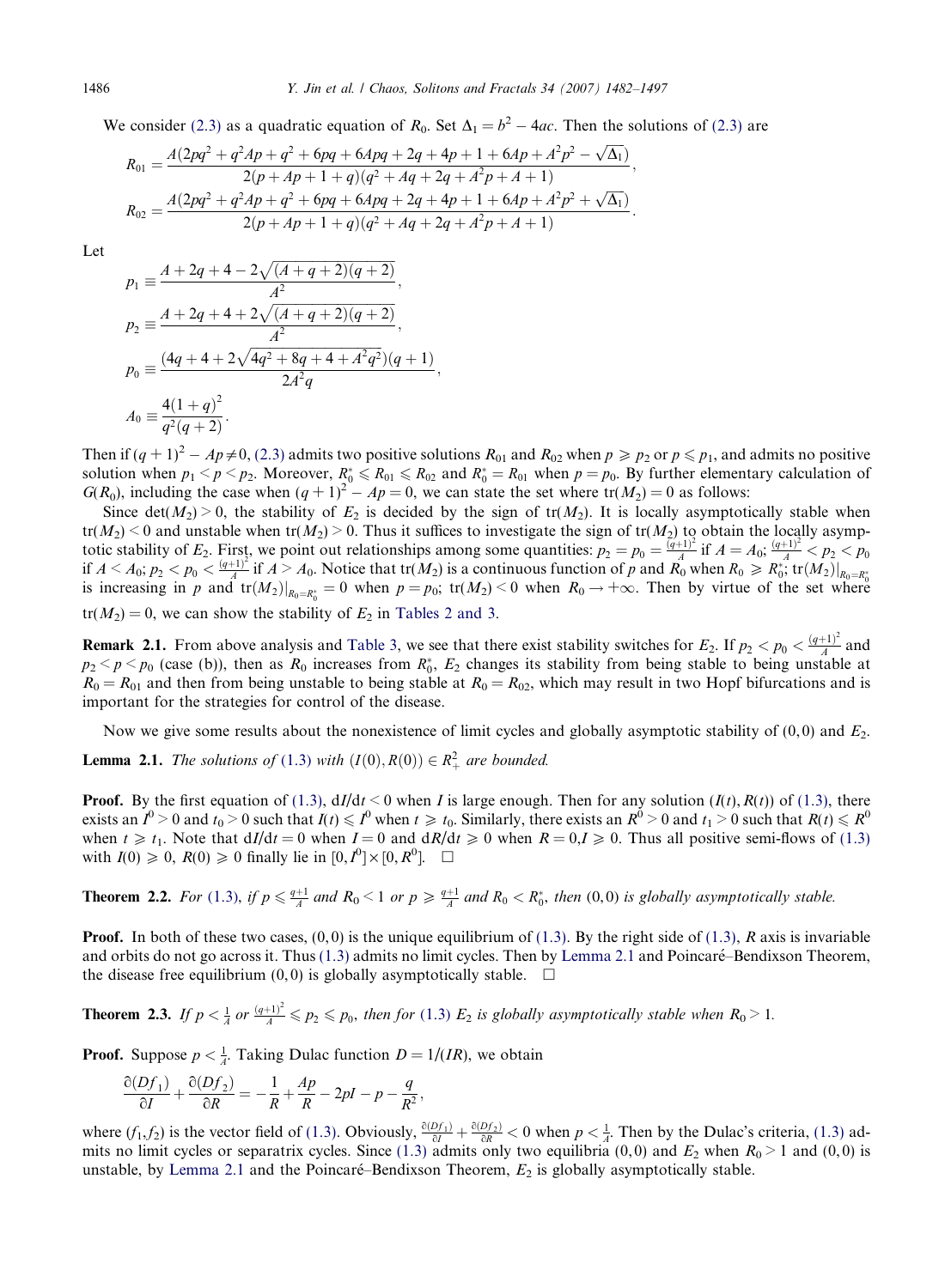<span id="page-5-0"></span>Let us now consider  $\frac{(q+1)^2}{A} \leq p_2 \leq p_0$ . It suffices to consider the case where  $p \geq \frac{1}{A}$ . If  $p \geq \frac{q+1}{A}$  and  $R_0 > 1$ , the unique endemic equilibrium  $E_2$  of [1.3\)](#page-2-0) is locally asymptotically stable and  $(0,0)$  is a saddle. Then if the system admits a limit cycle, it must surround  $E_2$  and lies in the first quadrant of I–R plane. Suppose  $\Gamma$  is a closed orbit surrounding  $E_2$  in the positive  $I-R$  plane. Then

$$
\Delta = \int_{\Gamma} \text{div} \left( \frac{dI}{dt}, \frac{dR}{dt} \right) dt = \int_{\Gamma} \left[ (1 + 2pI)(A - I - R) - \frac{A}{R_0} - I - pI^2 - 1 \right] dt
$$
  
= 
$$
\int_{\Gamma} \left[ (2 + 2pI)(A - I - R) - 2\frac{A}{R_0} + \frac{A}{R_0} - (A - I - R) - I - pI^2 - 1 \right] dt
$$
  
= 
$$
\int_{\Gamma} \frac{2dI}{I} + \int_{\Gamma} \left( \frac{A}{R_0} - A + R - pI^2 - 1 \right) dt = \int_{\Gamma} \left( \frac{A}{R_0} - A \right) dt + \int_{\Gamma} (qI - pI^2 - 1) dt.
$$

By  $R_0 > 1$ , we have  $\int_{\Gamma} \left( \frac{A}{R_0} - A \right) dt < 0$ . Since  $p \ge \frac{q+1}{A} \ge \frac{q^2(q+2)(q+1)}{4(q+1)^2} > \frac{q^2}{4}$ , we have  $-pI^2 + qI - 1 < 0$ . Hence  $\Delta < 0$ . By the Dulac's criteria  $\Gamma$  is asymptotically stable. Thus, any limit cycle that surrounds  $E_2$  is stable. Note that  $E_2$  is stable. We have a contradiction. Thus [\(1.3\)](#page-2-0) admits no limit cycles. Then by the Poincaré–Bendixson Theorem,  $E_2$  is globally asymptotically stable.

When  $\frac{1}{A} \leq p \leq \frac{q+1}{A}$ , if  $0 \leq q \leq \frac{-1+\sqrt{5}}{2}$ , then  $p \geq \frac{1}{A} \geq \frac{q^2(q+2)}{4(q+1)^2} \geq \frac{q^2}{4}$  since  $A \leq A_0$ . Thus  $-pI^2 + qI - 1 < 0$ . Then previous discussions show that  $E_2$  is globally asymptotically stable. If  $q > \frac{-1+\sqrt{5}}{2}$ , the Dulac function  $1/(IR)$  leads to the global stability of  $E_2$ .  $\Box$ 

#### 2.3. Bistable states

To obtain conditions where bistable states exist, we need to relate the stability condition of  $(0,0)$  to that of  $E_2$ . Since the stability of (0,0) is decided by whether  $R_0 > 1$  or  $R_0 < 1$ , and the stability of  $E_2$  is decided by the sign of tr( $M_2$ ),



Fig. 2. Possible relationships between  $R_{0i}$  (i=1,2) and 1, shown in the graph of  $T \equiv \text{tr}(M_2)$ . For (a),  $A = 2.577539755$ ,  $q = 2.5$ ,  $p = 3.45$ , and  $R_{01} < R_{02} < 1$ ; for (b),  $A = 4.2$ ,  $q = 3.8$ ,  $p = 1.813965302$ , and  $R_{01} < 1 < R_{02}$ ; for (c),  $A = 4.2$ ,  $q = 3.8$ ,  $p = 1.759434070$ , and  $1 < R_{01} < R_{02}$ ; for (d),  $A = 2.577539755$ ,  $q = 2.5$ ,  $p = 4$ , and  $R_{02} < 1$ ; for (e),  $A = 4.2$ ,  $q = 3.8$ ,  $p = 2.791922839$ , and  $1 < R_{02}$ ; for (f),  $A = 2.577539755$ ,  $q = 2.5$ ,  $p = 4.85$ , and  $R_{01} < 1$ .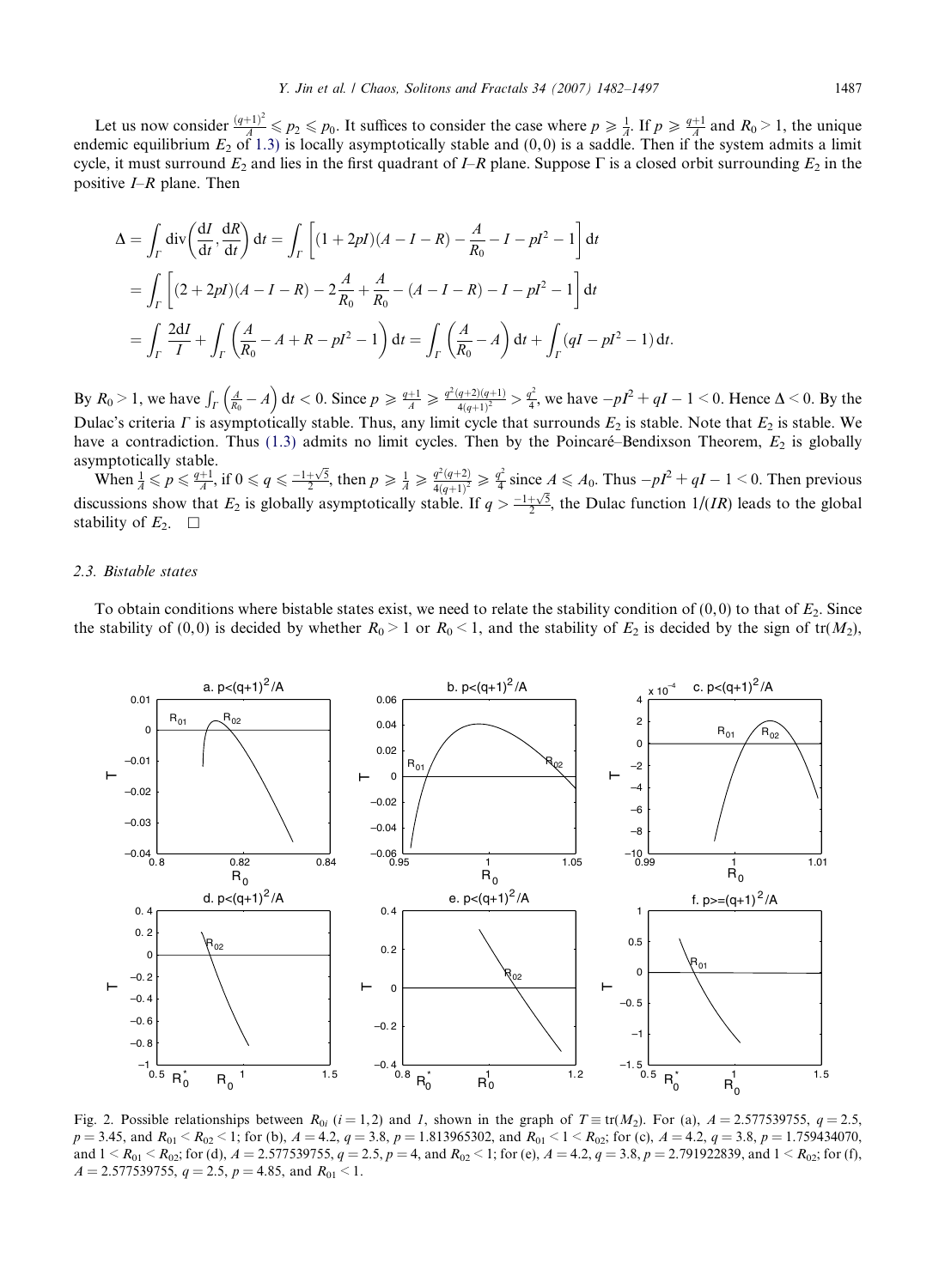which depends on whether  $R_0 > R_{0i}$  or  $R_0 < R_{0i}$ ,  $i = 1$  or 2, it suffices to decide if  $R_{0i} < 1$  or  $R_{0i} > 1$  to know whether bistability exists. Since the relationship between  $tr(M_2)$  and  $R_0$  has been completely known, we can do this by identifying the sign of  $tr(M_2)$  at  $R_0 = 1$ .

By the expression of  $tr(M_2)$ , we see that  $tr(M_2) < 0$  at  $R_0 = 1$  if  $p \geq \frac{(q+1)^2}{A}$ . Then by [Tables 2 and 3,](#page-8-0) we see  $R_{01} < 1$ when  $p \geq \frac{(q+1)^2}{4}$ . Thus if  $p \geq \frac{(q+1)^2}{4}$ , then when  $R_{01} < R_0 < 1$ ,  $R_0 < 1$  and tr( $M_2$ )  $< 0$  hold simultaneously, which implies that both  $(0, 0)$  and  $E_2$  are locally asymptotically stable (an example is shown in Fig. 3). Then the initial state of the disease decides whether it will be eradicated or endemic.

When  $p < \frac{(q+1)^2}{A}$ , calculations show that tr( $M_2$ ) may be positive or negative at  $R_0 = 1$ . Since we know the relationship between tr( $M_2$ ) and  $R_0$ , we can mark the possible position of  $R_0 = 1$  on the graph of tr( $M_2$ ) with respect to  $R_0$  (see [Fig. 2](#page-5-0)). By means of this, it is easy to see whether  $R_{0i} \leq 1$  or  $R_{0i} > 1$  ( $i = 1$  or 2) so as to find the condition where bistable states exist. In fact, From [Fig. 2](#page-5-0) we see that if  $p < \frac{(q+1)^2}{A}$ , then  $R_0 < 1$  and  $tr(M_2) < 0$  also hold simultaneously for many parameter relationships, which also implies the bistability of  $(0, 0)$  and  $E<sub>2</sub>$ .

Furthermore, we show that in some cases,  $(1.3)$  even admits a stable disease free equilibrium  $(0,0)$  and a stable limit cycle simultaneously. Thus the initial state of the disease decides whether it will be eradicated or break out periodically. For example, if  $p_2 < p_0 < \frac{(q+1)^2}{A}$  (i.e.,  $A > A_0$ ) and  $p = \frac{(q+1)^2}{A}$ , then when  $R_0^* < R_0 < R_{01}$ , [\(1.3\)](#page-2-0) admits a stable equilibrium (0, 0) and a stable limit cycle simultaneously (this will be proved in Section [3\)](#page-7-0). Another example is also shown in Fig. 4, where  $p_2 < p_0 < \frac{(q+1)^2}{A}$ ,  $p_0 < p < \frac{(q+1)^2}{A}$  and  $R_0^* < R_0 < 1$  ([Fig. 2e](#page-5-0)).

Since  $E_1$  must be unstable, by Poincaré–Bendixson Theorem, if both (0,0) and  $E_2$  are unstable (see [Fig. 2](#page-5-0)c), the system must admit at least one stable closed orbit surrounding  $E_2$ . Then the  $\omega$  – limit set for all positive solutions except  $E_1, E_2$  and stable manifolds of (0,0) and  $E_1$  must be limit cycles, which indicates that the disease is destined to break out periodically. An example is shown in [Fig. 5.](#page-7-0)



Fig. 3. Bistable equilibria.  $A = 2.577539755$ ,  $q = 2.5$ ,  $p = 4.85$ ,  $R_0 = 0.85918$ . Equilibria of [\(1.3\)](#page-2-0) are: (0,0) (stable node), (0.052044, 0.13011) (saddle) and (0.47821, 1.1955) (stable focus).



Fig. 4. A stable equilibrium and a stable limit cycle.  $A = 2.577539755$ ,  $q = 2.5$ ,  $p = 4$ ,  $R_0 = 0.8054811734$ . Equilibria of [\(1.3\)](#page-2-0) are (0,0) (stable node), (0.122, 0.305) (saddle) and (0.36444, 0.9111) (unstable focus).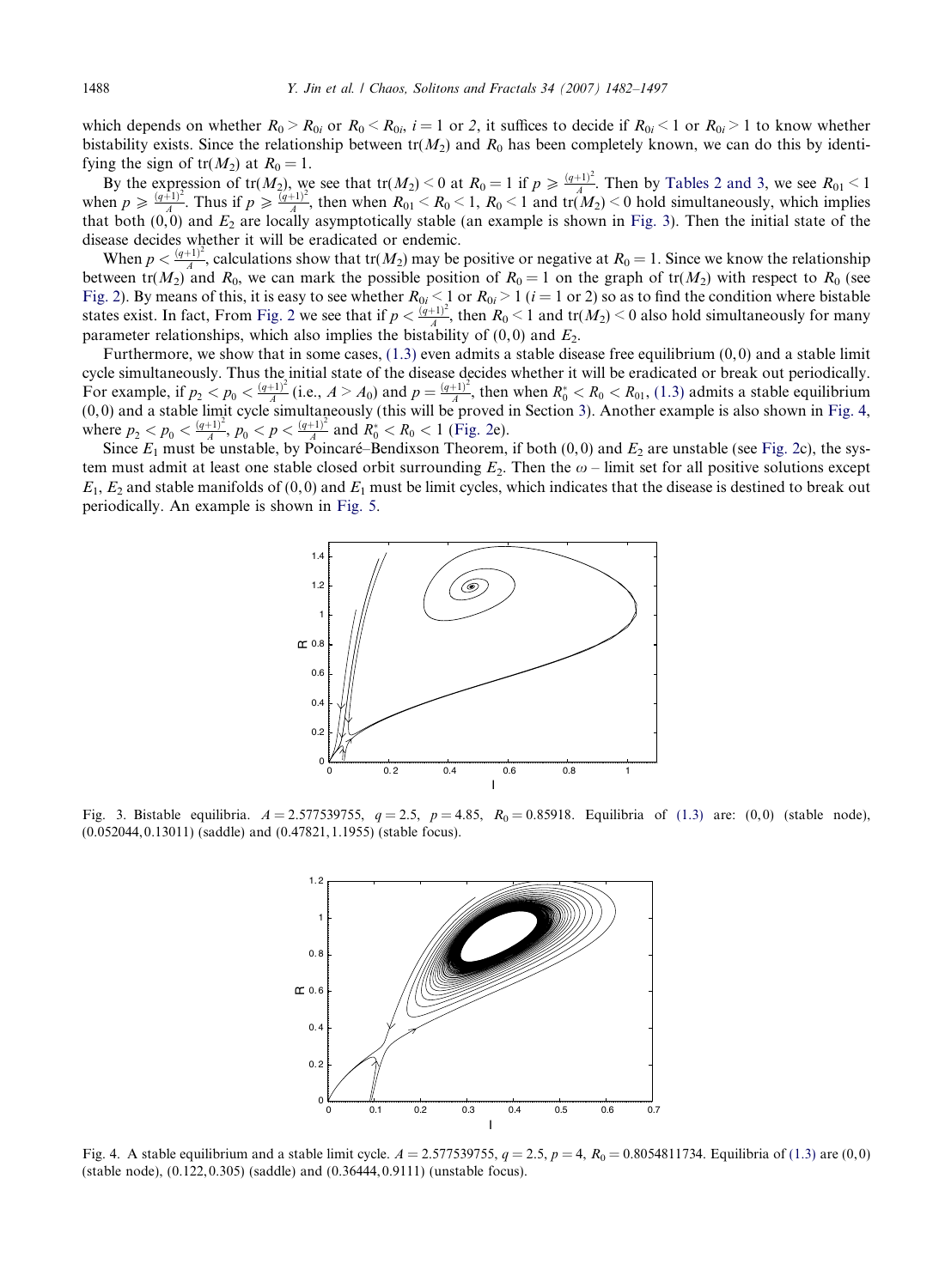<span id="page-7-0"></span>

Fig. 5. Two unstable equilibria and a stable limit cycle.  $A = 4.2$ ,  $q = 3.8$ ,  $p = 1.759434070$ ,  $R_0 = 1.004117831$ . Equilibria of [\(1.3\)](#page-2-0) are  $(0, 0)$  (saddle) and  $(I_2, R_2) = (0.3131482413, 1.189963317)$  (unstable focus).

#### 3. Hopf bifurcation

In this section, we study the Hopf bifurcation of [\(1.3\).](#page-2-0) Since R axis is invariant and  $E_1$  must be a saddle, there is no closed orbit surrounding  $(0,0)$  or  $E_1$ . Thus Hopf bifurcations only emerge at  $E_2$ . For  $(1.3)$ , let  $x = I - I_2$ ,  $y = R - R_2$  to translate  $E_2$  to (0,0). Then [\(1.3\)](#page-2-0) becomes

$$
\frac{dx}{dt} = a_{11}x + a_{12}y + f_1(x, y), \n\frac{dy}{dt} = a_{21}x + a_{22}y,
$$
\n(3.1)

where

$$
a_{11} = -3pl_2^2 - R_2 - 2I_2 + 2pl_2A + A - 2pl_2R_2 - \frac{A}{R_0},
$$
  
\n
$$
a_{12} = -I_2 - pl_2^2,
$$
  
\n
$$
a_{21} = q,
$$
  
\n
$$
a_{22} = -1,
$$
  
\n
$$
f_1(x, y) = (-1 - 2pl_2)xy - px^3 + (pA - 1 - py - 3pl_2 - pR_2)x^2.
$$

To obtain the Hopf bifurcation, we fix parameters such that  $tr(M_2) = 0$ , which is equivalent to  $a_{11} = 1$ . Let  $X = x$ ,  $Y = x + a_{12}y$ . Then (3.1) is reduced to

$$
\frac{dX}{dt} = Y + f_1\left(X, \frac{Y - X}{a_{12}}\right),
$$
  
\n
$$
\frac{dY}{dt} = -kX + f_1\left(X, \frac{Y - X}{a_{12}}\right),
$$
\n(3.2)

where  $k = -(1 + qa_{12})$ . In fact,  $k = \det(M_2)$ . Then  $k = 0$  when  $R_0 = R_0^*$  and  $k > 0$  when  $R_0 > R_0^*$ . We will find in the next section that [\(1.3\)](#page-2-0) may admit Bogdanov–Takens bifurcation when  $k = 0$ .

Here we assume  $k > 0$ .

Here we assume  $k > 0$ .<br>Let  $u = -X$ ,  $v = Y/\sqrt{k}$ . We obtain the normal form for the Hopf bifurcation

$$
\begin{aligned}\n\frac{\mathrm{d}u}{\mathrm{d}t} &= -\sqrt{k}v + F_1(u, v),\\
\frac{\mathrm{d}v}{\mathrm{d}t} &= \sqrt{k}u + F_2(u, v),\n\end{aligned} \tag{3.3}
$$

where  $F_1(u, v) = -f_1(-u, (v\sqrt{k} + u)/a_{12}), F_2(u, v) = -F_1(u, v)/\sqrt{k}$ .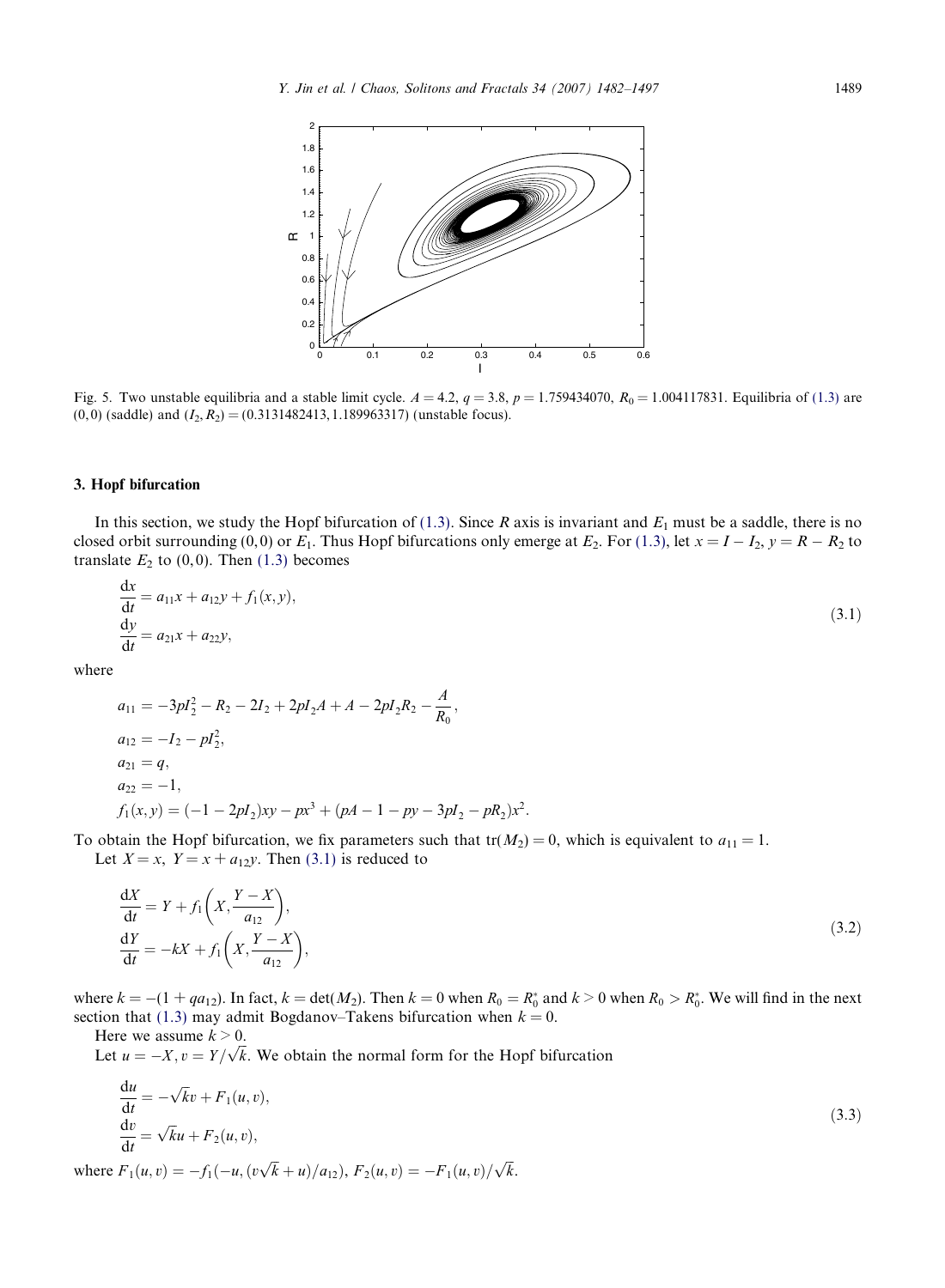<span id="page-8-0"></span>Set the Liapunov number by

$$
\begin{split} \sigma &= \frac{1}{16} \left[ \frac{\partial^3 F_1}{\partial u^3} + \frac{\partial^3 F_1}{\partial u \partial v^2} + \frac{\partial^3 F_2}{\partial u^2 \partial v} + \frac{\partial^3 F_2}{\partial v^3} \right] \\ &+ \frac{1}{16} \left[ \frac{\partial^2 F_1}{\partial u \partial v} \left( \frac{\partial^2 F_1}{\partial u^2} + \frac{\partial^2 F_1}{\partial v^2} \right) - \frac{\partial^2 F_2}{\partial u \partial v} \left( \frac{\partial^2 F_2}{\partial u^2} + \frac{\partial^2 F_2}{\partial v^2} \right) - \frac{\partial^2 F_1}{\partial u^2} \frac{\partial^2 F_2}{\partial u^2} + \frac{\partial^2 F_1}{\partial v^2} \frac{\partial^2 F_2}{\partial v^2} \right] \end{split}
$$

which can be reduced to

$$
\sigma = -\frac{3}{8}p + \frac{p}{4a_{12}} + \frac{1}{16k} \left( 6pI_2 + 2pR_2 - 2pA + 2 - 2\frac{1+2pl_2}{a_{12}} \right) [6pl_2 + 2pR_2 - 2pA + 2 + q(1+2pl_2)].
$$

Note that for values of  $R_0$  that satisfy  $tr(M_2) = 0$ ,  $\frac{d(tr(M_2))}{R_0}|_{R_0=R_{01}} > 0$  when  $p_2 < p_0 < \frac{(q+1)^2}{A}$  and  $p_2 < p < p_0$ ; otherwise,  $\frac{d(tr(M_2))}{R_0}|_{R_0=R_{0i}} < 0$ ,  $i = 1$  or 2. Then by results in [\[9\]](#page-14-0) or [\[19\]](#page-15-0) and the the following Hopf bifurcation results:

**Theorem 3.1.** For ([1.3](#page-2-0)), assume  $tr(M_2) = 0$ , i.e., one of the following holds (see Tables 1–3):

(1)  $p_2 < p_0 < \frac{(q+1)^2}{(A_1)^2}$ ,  $p_2 < p \leq \frac{(q+1)^2}{A}$ ,  $R_0 = R_{02}$ ; (2)  $p_2 < p_0 < \frac{(q_1^A1)^2}{A}, p_2 < p < p_0, R_0 = R_{01};$ 

| The set where $tr(M_2) = 0$                                                                              |                                                 |
|----------------------------------------------------------------------------------------------------------|-------------------------------------------------|
| Conditions                                                                                               | Values of $R_0$ satisfying $tr(M_2) = 0$        |
| $p_2 \leqslant p < \frac{(q+1)^2}{4}$                                                                    | $R_{02}$                                        |
| $p < \min \left\{ \frac{(q+1)^2}{A}, p_0 \right\}$ or $p > \max \left\{ \frac{(q+1)^2}{A}, p_0 \right\}$ | $R_{01}$                                        |
| $p = \frac{(q+1)^2}{4}$ and $A > A_0$                                                                    | $R_0 = \frac{A(q+2)}{A(q+2)+q+1}$ (= $R_{01}$ ) |

Table 2 The locally asymptotic stability of  $E_2$  when  $\frac{(q+1)^2}{A} \leq p_2 \leq p_0$  (i.e.,  $A \leq A_0$ )



Table 1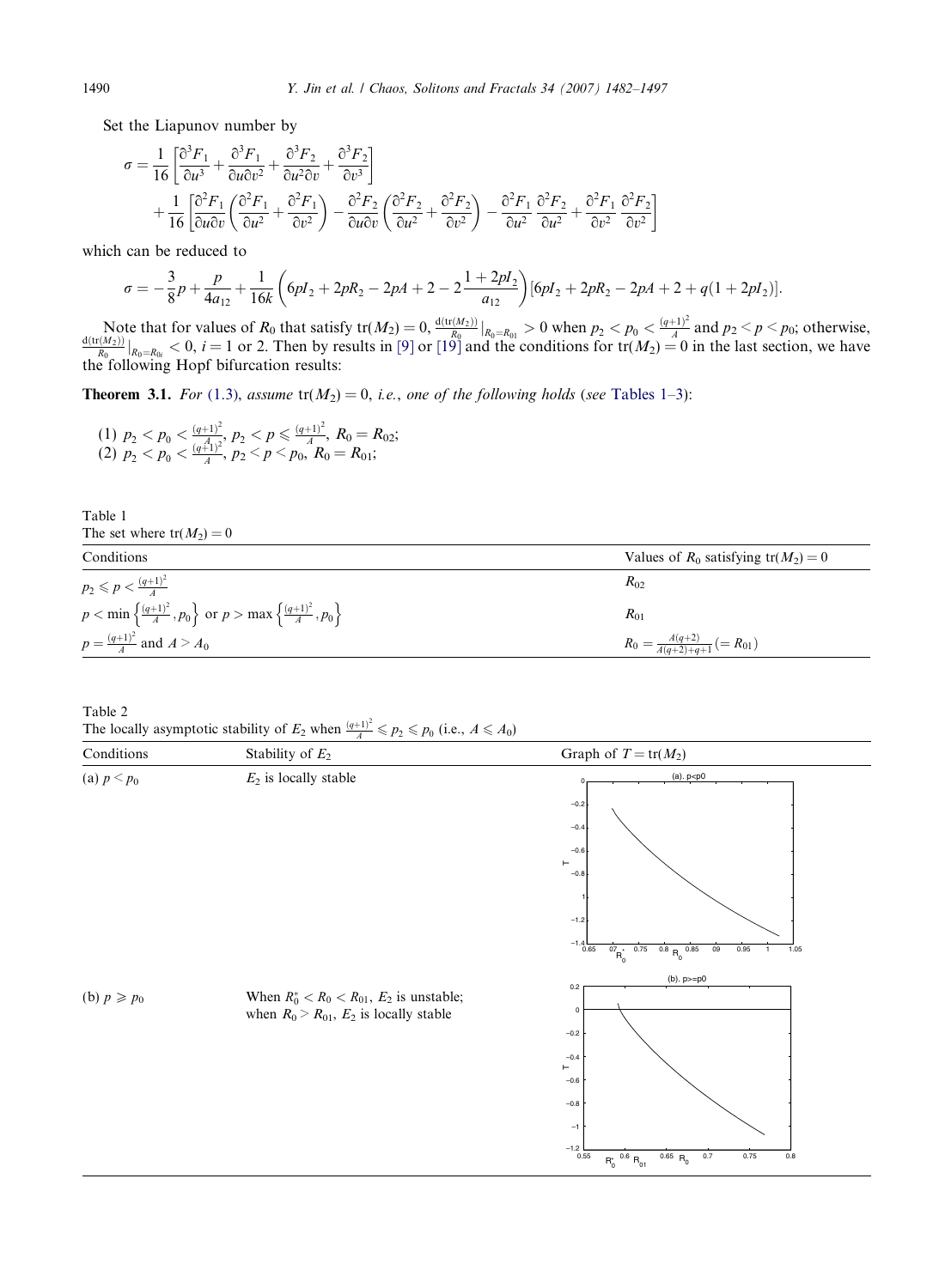<span id="page-9-0"></span>Table 3 The locally asymptotic stability of  $E_2$  when  $p_2 < p_0 < \frac{(q+1)^2}{A}$  (i.e.,  $A > A_0$ )



(3)  $p_2 \leq p_0 < \frac{(q+1)^2}{4}$ ,  $p > \frac{(q+1)^2}{4}$ ,  $R_0 = R_{01}$ ;  $(4) \frac{q+1}{4} \leq P_2 \leq P_0, p > p_0, R_0 = R_{01}.$ 

Suppose  $R_{0h}$  is the exact value of  $R_0$  in above conditions which implies  $tr(M_2) = 0$ . Then if  $\sigma \le 0$ , for (1), (3) and (4) ((2)), a stable limit cycle bifurcates from  $E_2$  as  $R_0$  decreases (increases) from  $R_{0h}$ ; if  $\sigma > 0$ , for (1), (3) and (4) ((2)), an unstable limit cycle bifurcates from  $E_2$  as  $R_{0h}$  increases (decreases) from  $R_{0h}$ .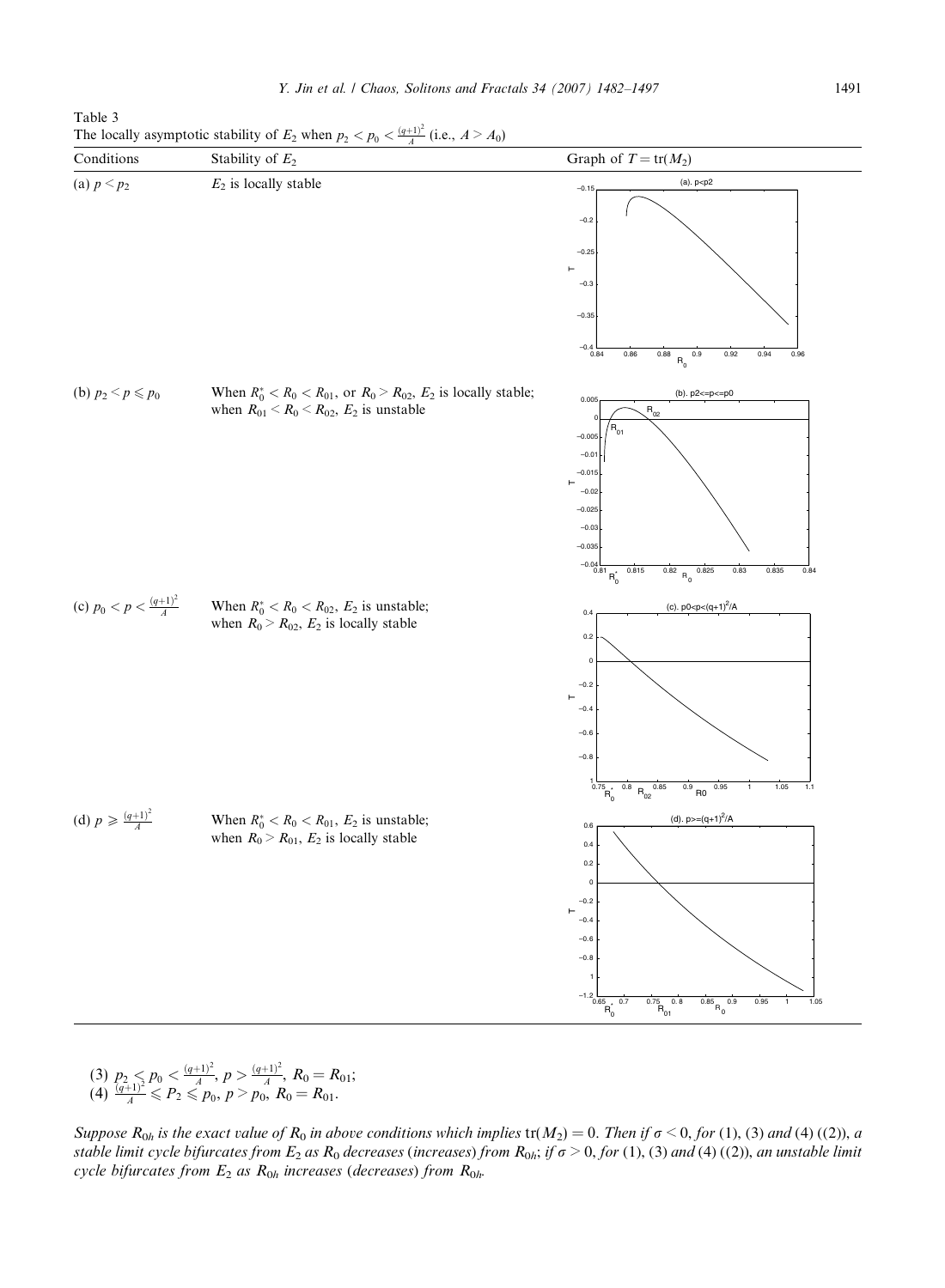**Example 3.1.** Suppose  $p_2 < p_0 < \frac{(q+1)^2}{A}$  and  $p = \frac{(q+1)^2}{A}$ ,

$$
\sigma = -\frac{(Aq^3 - 4q^2 + 2q^2A - 8q - 4)(q^2A + 2qA + \sqrt{A(q+2)(Aq^3 - 4q^2 + 2q^2A - 8q - 4)}}{2(q+2)^2(q+1)A}.
$$

We can obtain  $\sigma < 0$  by  $A > A_0$  and the existence condition of  $E_2$ . Thus when  $R_0$  decreases from  $R_{0h} = \frac{A(q+2)}{(A(q+2)+q+1)}$ , a stable limit cycle bifurcates from  $E_2$ . Then as has mentioned in Section [2,](#page-2-0) a stable equilibrium  $(0,0)$  and a stable limit cycle exist simultaneously in [\(1.3\)](#page-2-0).

#### 4. Bogdanov–Takens bifurcation

The Bogdanov–Takens bifurcation (for short, BT bifurcation) is a type of codimension-2 bifurcation that emerges when [\(1.3\)](#page-2-0) admits a unique degenerate equilibrium. Assume the following two assumptions hold.

(S1)  $Ap - q - 1 > 0$ . (S2)  $R_0 = R_0^*$ .

 $\overline{A}$ 

Then [\(1.3\)](#page-2-0) admits a unique endemic equilibrium:  $E_* = (I_*, R_*) = \left(\frac{Ap - q - 1}{2p(q+1)}, \frac{(Ap - q - 1)q}{2p(q+1)}\right)$ . Let  $x = I - I_*, y = R - R_*$  to translate  $E_*$  to (0,0). [\(1.3\)](#page-2-0) becomes

$$
\frac{dx}{dt} = b_{11}x + b_{12}y + g_1(x, y),
$$
  
\n
$$
\frac{dy}{dt} = b_{21}x + b_{22}y,
$$
\n(4.1)

where

$$
b_{11} = -3pl_*^2 - R_* - 2I_* + 2pl_*A + A - 2pl_*R_* - A/R_0,
$$
  
\n
$$
b_{12} = -I_* - pl_*^2,
$$
  
\n
$$
b_{21} = q,
$$
  
\n
$$
b_{22} = -1,
$$
  
\n
$$
g_1(x, y) = (-1 - 2pl_*)xy - px^3 + (pA - 1 - py - 3pl_* - pR_*)x^2.
$$

It is not difficult to see

$$
b_{11} = \frac{(Ap - q - 1)(Ap + q + 1)q}{4p(q + 1)^{2}} > 0,
$$
  

$$
b_{12} = -\frac{(Ap - q - 1)(Ap + q + 1)}{4p(q + 1)^{2}} < 0.
$$

Then by (S1) and (S2), the linearized matrix of [\(1.3\)](#page-2-0) at  $E_*$  is

$$
M_*=\left(\begin{matrix}b_{11}&b_{12}\\q&-1\end{matrix}\right)
$$

and det( $M_*$ ) =  $-b_{11} - b_{12}q = 0$ .

To obtain a codimension-[2](#page-2-0) bifurcation, we further assume tr( $M_*$ ) = 0, i.e.,  $b_{11}$  = 1. By (S2) and analysis in Section 2, this is equivalent to

(S3)  $p = p_0$ .

Then  $b_{12} = -1/q$ . By (S1)–(S3), (4.1) becomes

$$
\frac{dx}{dt} = x - (1/q)y + c_{21}x^{2} + c_{22}xy + P(x, y),
$$
  
\n
$$
\frac{dy}{dt} = qx - y,
$$
\n(4.2)

where  $c_{21} = pA - 1 - 3pI_* - pR_*, c_{22} = -1 - 2pI_*, P(x, y) = -px^3 - px^2y.$ 

<span id="page-10-0"></span>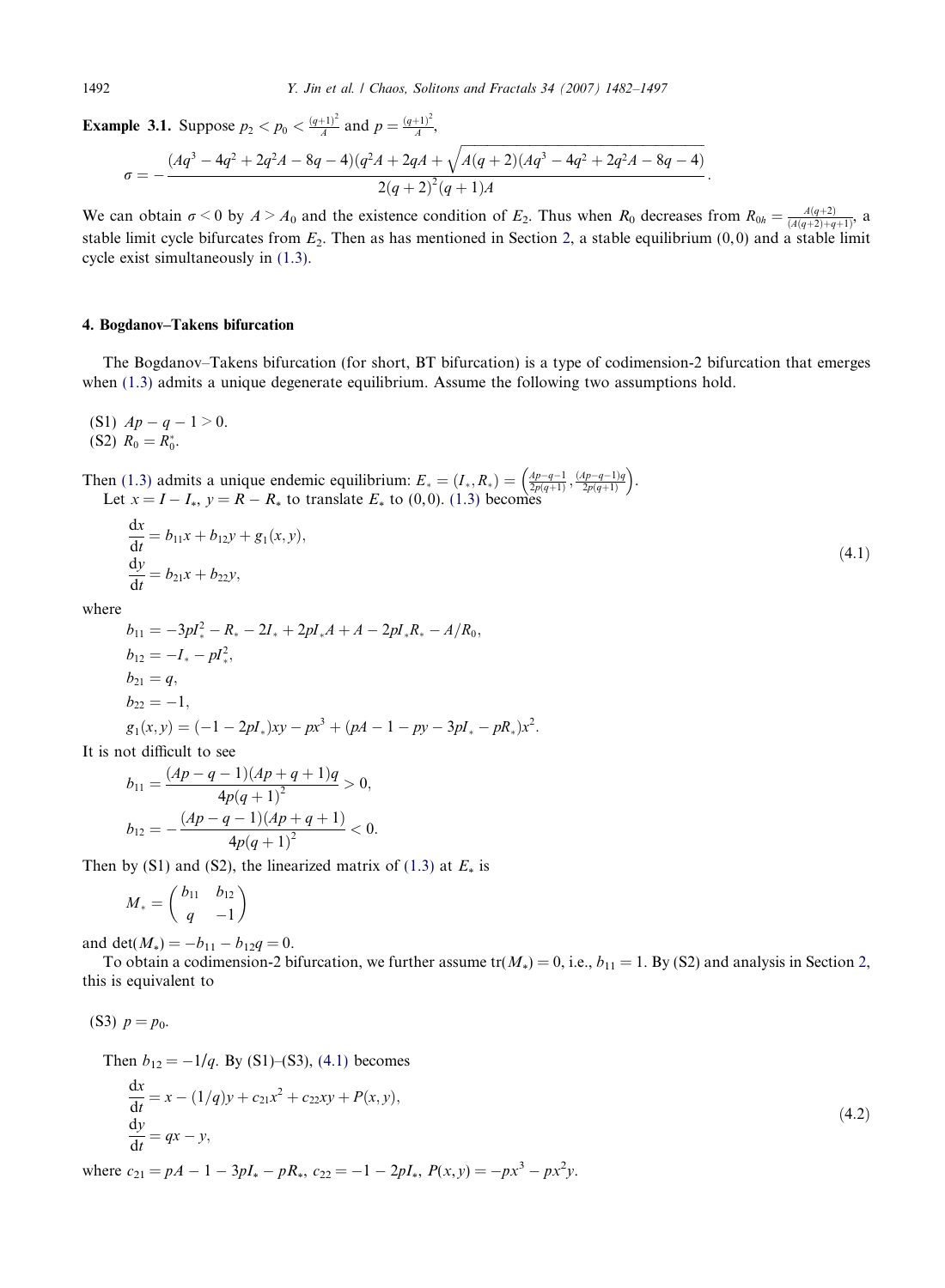<span id="page-11-0"></span>Let  $X = x$ ,  $Y = x - y/q$ . [\(4.2\)](#page-10-0) becomes

$$
\frac{dX}{dt} = Y + (c_{21} + qc_{22})X^2 - c_{22}qXY + P_1(X, Y),\n\frac{dY}{dt} = (c_{21} + qc_{22})X^2 - c_{22}qXY + P_1(X, Y),
$$
\n(4.3)

where  $P_1(X, Y) = -p(q+1)X^3 + pqX^2Y$ .

Let  $u = X + c_{22}q/2$ ,  $v = Y + (c_{21} + qc_{22})X^2$ . We obtain

$$
\begin{aligned}\n\frac{\mathrm{d}u}{\mathrm{d}t} &= v + Q_1(u, v), \\
\frac{\mathrm{d}v}{\mathrm{d}t} &= (c_{21} + qc_{22})u^2 + (2c_{21} + qc_{22})uv + Q_2(u, v),\n\end{aligned} \tag{4.4}
$$

where  $O_1(u, v)$ ,  $O_2(u, v)$  are polynomials in  $(u, v)$  of at least the third order. Then we have

$$
c_{21} + qc_{22} = pA - 1 - 3pI_{*} - pR_{*} - q - 2pqI_{*} = -\frac{Ap - q - 1}{2} < 0,
$$
  

$$
2c_{21} + qc_{22} = 2pA - 2 - 6pI_{*} - 2pR_{*} - q - 2pqI_{*} = \frac{(q + 1)^{2} - Ap}{q + 1}.
$$

By Theorem 3 in Section 2.11 in [\[19\],](#page-15-0) we see that (0,0) of (4.4) (i.e.,  $E_*$  of [\(1.3\)](#page-2-0)) is a cusp. If  $(q + 1)^2 - Ap \neq 0$ , then  $2c_{21} + qc_{22} \neq 0$  and  $E_*$  is of codimension 2. See Figs. 6 and 7.

**Theorem 4.1.** Assume (S1), (S2) and (S3). Then the interior equilibrium  $E_*$  of ([1.3](#page-2-0)) is a cusp, and it is a Bogdanov–Takens singularity with codimension 2 when  $p \neq \frac{(q+1)^2}{A}$ .

In the following we will investigate the approximating BT bifurcation curves. Further assume

(S4)  $p \neq \frac{(q+1)^2}{A}$ .

We choose p and  $R_0$  as bifurcation parameters. Suppose A,  $p_0$ , q,  $R_0^*$  satisfy (S1)–(S4). Let  $p = p_0 + \lambda_1$ ,  $R_0 = R_0^* + \lambda_2, I_* = \frac{4p_0 - q - 1}{2p_0(q + 1)}, R_* = qI_*$ . Clearly if  $\lambda_1 = \lambda_2 = 0, E_*$  is a degenerate equilibrium. Let  $x = I - I_*, y = R - R_*$ .  $E_*$  is translated to  $(0,0)$  and [\(1.3\)](#page-2-0) becomes

$$
\frac{dx}{dt} = e_0 + e_1 x + e_2 y + e_3 x^2 + e_4 x y + e_5 x^2 y + e_6 x^3,
$$
  
\n
$$
\frac{dy}{dt} = qx - y,
$$
\n(4.5)



Fig. 6. Values of p and  $R_0$  for det( $M_2$ ) = 0 and tr( $M_2$ ) = 0, where  $A = 2.577539755$ ,  $q = 2.5$ . When  $p = p_0 = 3.480000001$ ,  $R_0 = R_0^* = 0.8075901343$ , the equilibrium  $E_*$  is a cusp.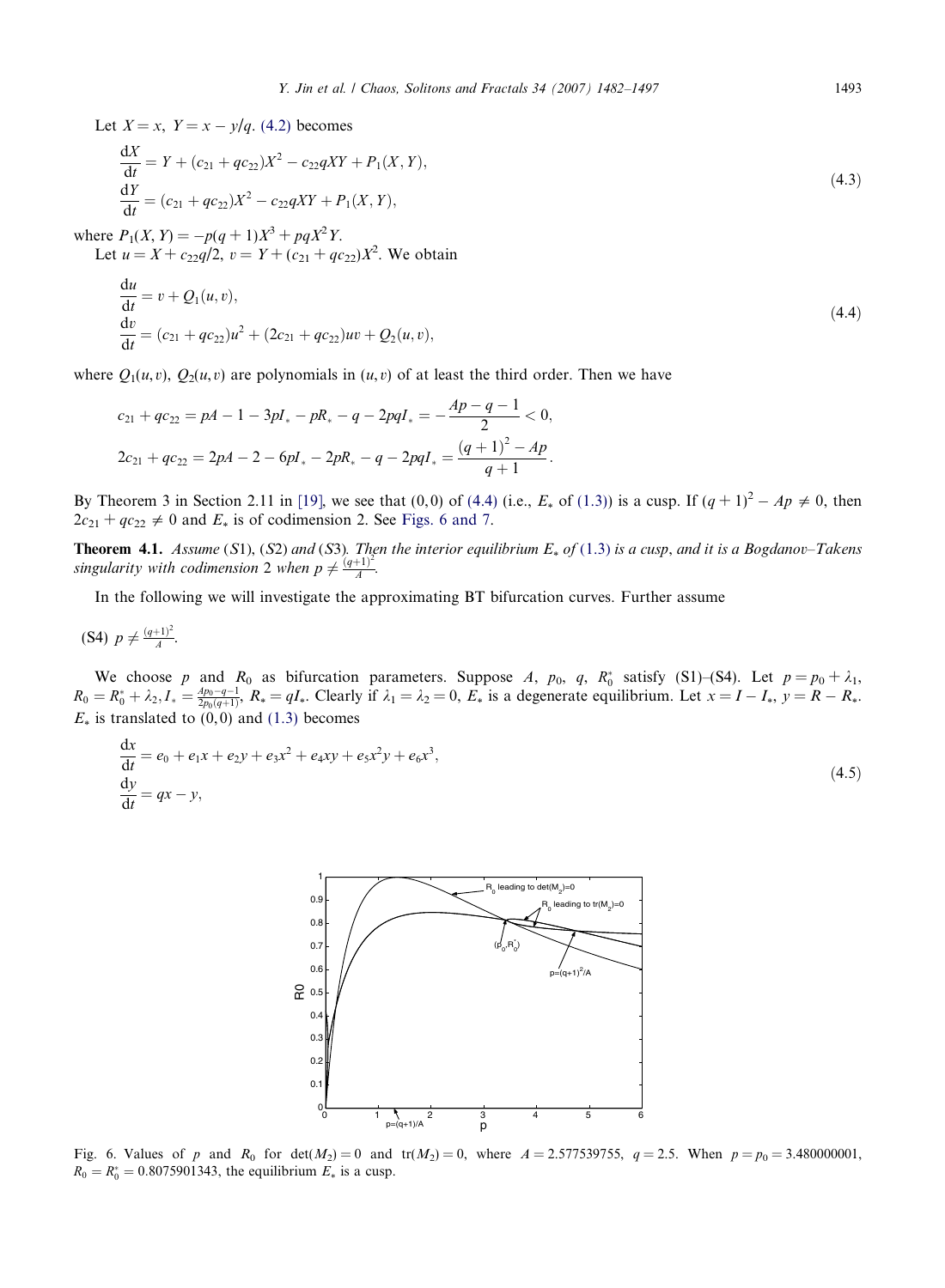<span id="page-12-0"></span>

Fig. 7. A cusp of [\(1.3\)](#page-2-0).  $A = 2.577539755$ ,  $q = 2.5$ ,  $p = p_0 = 3.480000001$ ,  $R_0 = R_0^* = 0.8075901343$ ,  $E_* = (0.22455, 0.56136)$  is a cusp.

where

$$
e_0 = I_*(1 + (p_0 + \lambda_1)I_*)(A - I_* - R_*) - A/(R_0^* + \lambda_2)I_*,
$$
  
\n
$$
e_1 = -I_*(1 + (p_0 + \lambda_1)I_*) + (2(p_0 + \lambda_1)I_* + 1)(A - I_* - R_*) - A/(R_0^* + \lambda_2),
$$
  
\n
$$
e_2 = -I_*(1 + (p0 + r1) * I_*),
$$
  
\n
$$
e_3 = -2(p_0 + \lambda_1)I_* - 1 + (p_0 + \lambda_1)(A - I_* - R_*)
$$
,  
\n
$$
e_4 = -2(p_0 + \lambda_1)I_* - 1,
$$
  
\n
$$
e_5 = -p_0 - \lambda_1,
$$
  
\n
$$
e_6 = -p_0 - \lambda_1.
$$
  
\nLet  $X = x, Y = e_0 + e_1x + e_2y + e_3x^2 + e_4xy + e_5x^2y + e_6x^3$ . Then (4.5) becomes

$$
\frac{dX}{dt} = Y,\n\frac{dY}{dt} = e_0 + (e_2q + e_1)X + e_{11}Y + (e_3 + e_4q)X^2 + e_{12}XY + \frac{e_4}{e_2}Y^2 + W_1(X, Y, \lambda),
$$
\n(4.6)

where  $e_{11} = e_1 - 1 - e_0 e_4 / e_2$ ,  $e_{12} = 2e_3 + e_4^2 e_0 / e_2^2 - e_1 e_4 / e_2$  and  $W_1(X, Y, \lambda)$  is a smooth function of X, Y, and  $\lambda$  at least of order three.

Let  $x = X + e_{11}/e_{12}$ ,  $y = Y$ . (4.6) becomes

$$
\frac{dx}{dt} = y,\n\frac{dy}{dt} = h_0 + h_1 x + h_2 x^2 + h_3 x y + h_4 y^2 + W_2(x, y, \lambda),
$$
\n(4.7)

where  $h_0 = e_0 - (e_2q + e_1)e_{11}/e_{12} + (e_3 + e_4q)e_{11}^2/e_{12}^2$ ,  $h_1 = e_2q + e_1 - 2(e_3 + e_4q)e_{11}/e_{12}$ ,  $h_2 = e_3 + e_4q$ ,  $h_3 = e_{12}$ ,  $h_4 = e_4/e_{12}$  $e_2$  and  $W_2(x, y, \lambda)$  is a smooth function of x, y, and  $\lambda$  at least of order three. It is not difficult to obtain that when  $\lambda_1 \to 0$ ,  $\lambda_2 \rightarrow 0$ ,

$$
h_0 \to 0,
$$
  
\n
$$
h_1 \to 0,
$$
  
\n
$$
h_2 \to -\frac{1}{2}A p_0 + \frac{1}{2}q + \frac{1}{2} < 0,
$$
  
\n
$$
h_3 \to \frac{(q+1)^2 - Ap_0}{q+1} \neq 0,
$$
  
\n
$$
h_4 \to -4\frac{p_0^2 A(q+1)}{(q+1)^2 - A^2 p_0^2} > 0.
$$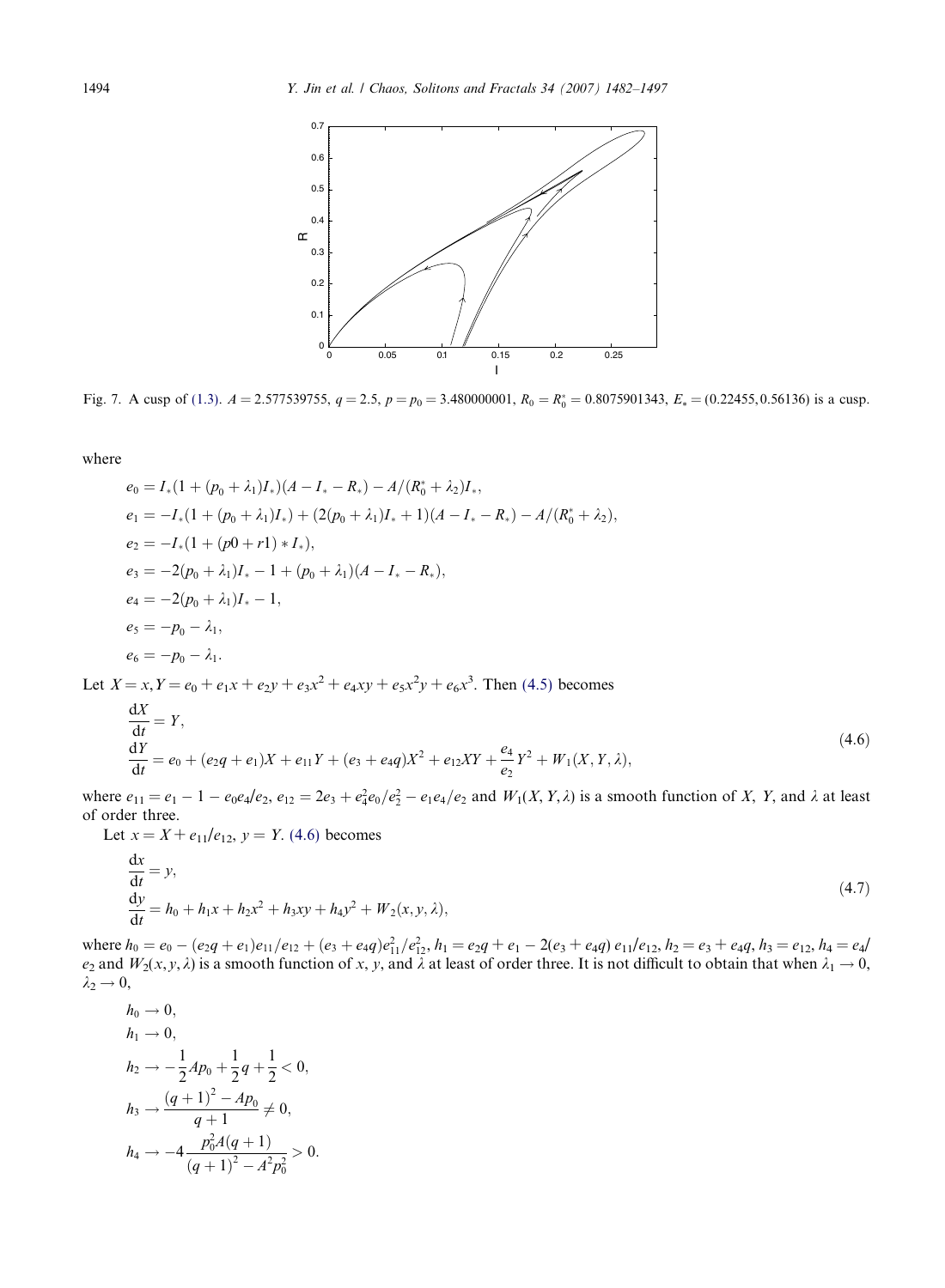<span id="page-13-0"></span>We introduce a new time variable  $\tau$ , which satisfies  $dt = (1 - h_4 x) d\tau$ , and still write  $\tau$  as t. Then [\(4.7\)](#page-12-0) becomes

$$
\begin{aligned} \frac{\mathrm{d}x}{\mathrm{d}t} &= y(1 - h_4 x), \\ \frac{\mathrm{d}y}{\mathrm{d}t} &= (1 - h_4 x)(h_0 + h_1 x + h_2 x^2 + h_3 x y + h_4 y^2) + W_3(x, y, \lambda), \end{aligned} \tag{4.8}
$$

where  $W_3(x, y, \lambda)$  is a smooth function of x, y, and  $\lambda$  at least of order three. Let  $X = x$ ,  $Y = y(1 - h_4x)$ . Still write  $(X, Y)$ as  $(x, y)$ . Then we have

$$
\frac{dx}{dt} = y,\n\frac{dy}{dt} = c_1 + c_2x + c_3x^2 + c_4xy + W_4(x, y, \lambda),
$$
\n(4.9)

where  $c_1 = h_0$ ,  $c_2 = h_1 - 2h_0h_4$ ,  $c_3 = h_0h_4^2 - 2h_1h_4 + h_2$ ,  $c_4 = h_3$  and  $W_4(x, y, \lambda)$  is a smooth function of x, y, and  $\lambda$  at least of order three. Then when  $\lambda_1 \rightarrow 0$ ,  $\lambda_2 \rightarrow 0$ ,

$$
c_1 \to 0,
$$
  
\n
$$
c_2 \to 0,
$$
  
\n
$$
c_3 \to -\frac{1}{2}Ap_0 + \frac{1}{2}q + \frac{1}{2} < 0,
$$
  
\n
$$
c_4 \to \frac{(q+1)^2 - Ap_0}{q+1} \neq 0.
$$
  
\n
$$
(a^2/a)_{21} + a^2(2a^2 - X - (a^2/a^2))_{22} = -(a^2/a) + W_0(\alpha - X) \cdot \text{Then (4.0) becomes}
$$

Let  $X = (c_4^2/c_3)x + c_2c_4^2/2c_3^2$ ,  $Y = (c_4^3/c_3^2)y$ ,  $\tau = (c_3/c_4)t$ . Write  $(X, Y, \tau)$  as  $(x, y, t)$ . Then (4.9) becomes

$$
\frac{dx}{dt} = y,
$$
  
\n
$$
\frac{dy}{dt} = \tau_1 + \tau_2 y + x^2 + xy + W_5(x, y, \lambda),
$$
\n(4.10)

where  $\tau_1 = c_1 c_4^4/c_3^3 - c_2^2 c_4^4/4c_3^4$ ,  $\tau_2 = -c_2 c_4^2/2c_3^2$  and  $W_5(x, y, \lambda)$  is a smooth function of x, y, and  $\lambda$  at least of order three.

By the theorems in Bogdanov [\[2,3\]](#page-14-0) and Takens [\[22\]](#page-15-0), we obtain the following local representations of bifurcation curves in a small neighborhood of the origin of  $(4.10)$  (i.e.,  $E_*$  of  $(1.3)$ ).

**Theorem 4.2.** Let  $(S1)$ – $(S4)$  hold. Then  $(1.3)$  $(1.3)$  $(1.3)$  admits the following bifurcation behavior:

- (1) there is a saddle-node bifurcation curve  $SN = \{(\lambda_1, \lambda_2) : 4c_1c_3 = c_2^2 + \frac{0}{||\lambda||}|^2\};$
- (2) there is a Hopf bifurcation curve  $H = \{(\lambda_1, \lambda_2) : c_1 = 0 + O(||\lambda||)^2, c_2 < 0\};$
- (3) there is a homoclinic curve  $HL = \{(\lambda_1, \lambda_2) : 25c_1c_3 + 6c_2^2 = 0 + 0(||\lambda||)^2\}.$



Fig. 8. Homoclinic bifurcation, where  $A = 2.577539755$ ,  $q = 2.5$ ,  $p_0 = 3.480000001$ ,  $R_0^* = 0.8075901343$ ,  $\lambda_1 = 0.005$ ,  $\lambda_2 = -0.0004842477903, R_0 = 0.8071058862.$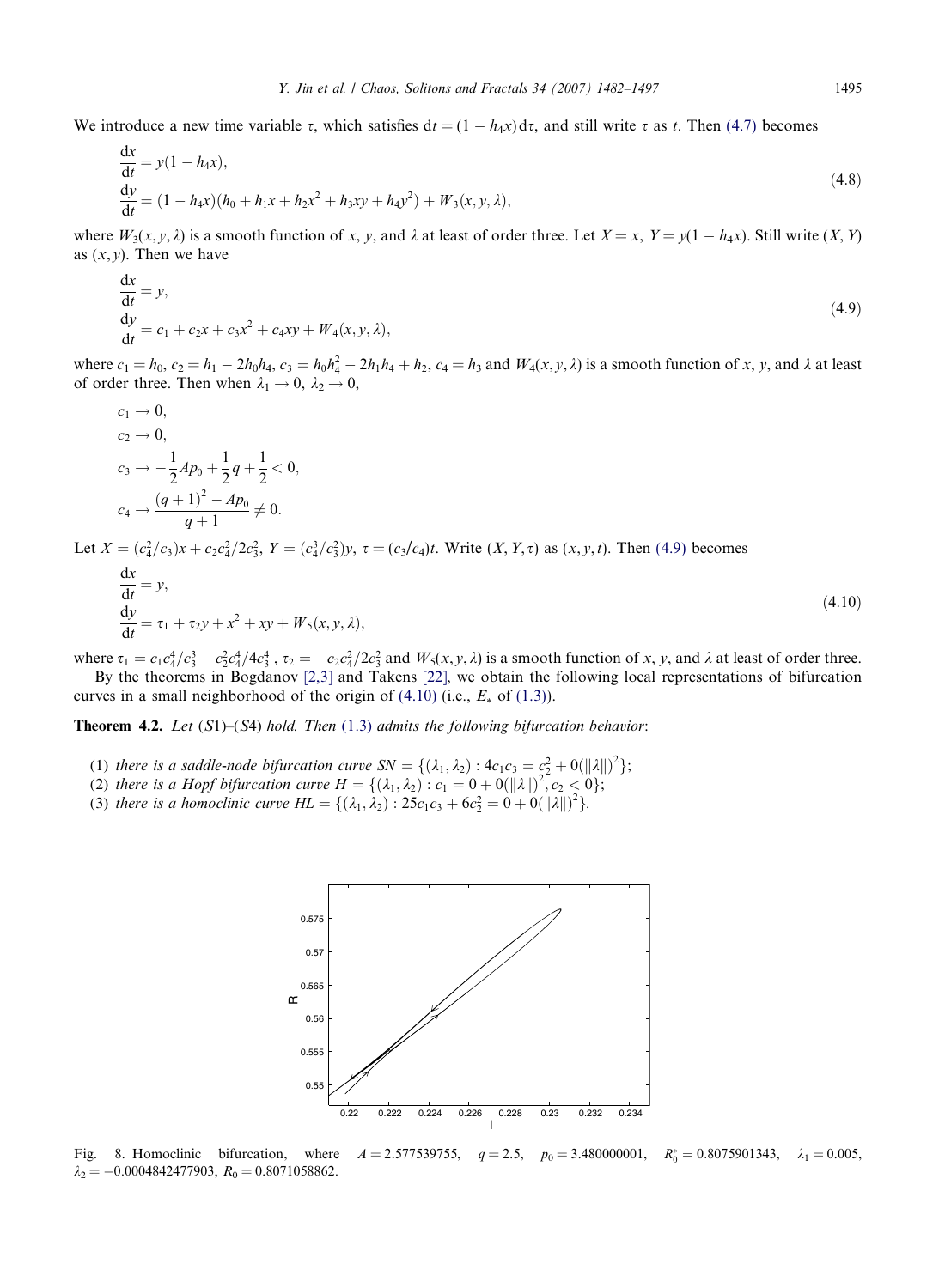<span id="page-14-0"></span>**Example 4.1.** Let  $A = 2.577539755$ ,  $q = 2.5$ . Then  $p_0 = 3.480000001$ ,  $R_0^* = 0.8075901342$ . By [Theorem 4.2](#page-13-0), the homoclinic curve is given by

$$
0.2836444579 \lambda_2^2 - 0.2458974305 \lambda_1 \lambda_2 - 0.01391895108 \lambda_1^2 - 0.001353584153 \lambda_1 - 0.01329719021 \lambda_2 + o(\|\lambda\|^2) = 0.
$$

For  $\lambda_1 = 0.005$  and  $\lambda_2 = -0.0004842477903$ , using XPPAUT, we obtain a homoclinic orbit of [\(1.3\)](#page-2-0) (see [Fig. 8](#page-13-0)).

#### 5. Discussion

In this paper we study an SIRS epidemic model with a nonlinear incidence rate  $\beta I(1 + vI^{k-1})S$  with  $\beta > 0, k = 2$ , and  $v > 0$ , which was introduced in epidemic models in [\[23,24\].](#page-15-0) Previous studies of analogous model with [\(1.1\)](#page-1-0) in [\[24\]](#page-15-0) mainly focused on simulations and obtained such dynamics as saddle-node, Hopf and Bogdanov–Takens bifurcations, and the endemic basin. In contrast, we analyze the model theoretically and found richer dynamics of the model, from which the effect of the nonlinear incidence rate on the spread of the disease is more clearly shown.

We study  $(1.3)$ , the limit state of  $(1.1)$ , assuming the population is in equilibrium. We see that the disease free equilibrium (0, 0) always exists and is locally stable when  $R_0 < 1$  and unstable when  $R_0 > 1$ , where  $R_0$  is introduced as the basic reproduction number. When  $R_0 > 1$  there is a unique endemic equilibrium  $E_2$ , whereas when  $R_0 < 1$  there may exist none, one  $(E_2)$  or two endemic equilibria  $(E_1 \text{ and } E_2)$ , which implies the existence of the backward bifurcation. Of the two endemic equilibria,  $E_1$  is always a saddle, and  $E_2$  may be stable or unstable. Detailed analysis of the stability of  $E_2$  shows that stability switches for  $E_2$  exist, which indicates that when  $R_0$  increases the stability of  $E_2$  will change from stable to unstable then back to stable. Combining stability conditions for  $(0,0)$  and  $E_2$ , we find the existence of bistable states which may be two stable equilibria  $((0,0)$  and  $E_2)$  or a stable equilibrium  $(0,0)$  and a stable limit cycle. In this case, the eventual behavior of the system is sensitive to the initial positions, which makes the model realistic. Such combination also shows that, on some occasions all equilibria are unstable and the  $\omega-$  limit set for all positive solutions except equilibria and their stable manifolds must be limit cycles, which indicates that the disease is destined to break out periodically. By Dulac's criteria, energy integration method and Poincaré–Bendixson Theorem, we obtain globally asymptotic stability of  $(0,0)$  or  $E_2$  under some suitable conditions. We also study the Hopf bifurcation and obtain the criteria to judge its stability. By showing the existence and approximating curves of Bogdanov–Takens bifurcation, we have very clear description of the dynamics of the system near the unique degenerate equilibrium. Finally, we notice that all above dynamics of the model are sensitive to the parameter p. However, the expression of p shows that it plays the same role as  $v$  in the model. Therefore, it is in deed the nonlinear incidence rate that produces the complicated dynamics of epidemic models and makes the models more reasonable and practical.

#### Acknowledgement

Research is supported by the National Science Fund of PR China: 10571143 and the Science Fund of Southwest China Normal University.

#### References

- [1] Alexander ME, Moghadas SM. Periodicity in an epidemic model with a generalized non-linear incidence. Math Biosci 2004;189:75–96.
- [2] Bogdanov RI. Bifurcations of a limit cycle for a family of vector fields on the plan. Selecta Math Soviet 1981;1:373–88.
- [3] Bogdanov RI. Versal deformations of a singular point on the plane in the case of zero eigen-values. Selecta Math Soviet 1981;1:389–421.
- [4] Brauer F, van den Driessche P. Models for translation of disease with immigration of infectives. Math Biosci 2001;171:143–54.
- [5] Capasso V, Serio G. A generalization of the Kermack–Mckendrick deterministic epidemic model. Math Biosci 1978;42:43–61.
- [6] Derrick WR, van den Driessche P. A disease transmission model in a nonconstant population. J Math Biol 1993;31:495–512.
- [7] Derrick WR, van den Driessche P. Homoclinic orbits in a disease transmission model with nonlinear incidence and nonconstant population. Discret Contin Dynam Systems Ser B 2003;3:299–309.
- [8] Glendinning P, Perry LP. Melnikov analysis of chaos in a simple epidemiological model. J Math Biol 1997;35:359–73.
- [9] Guckenheimer J, Holmes P. Nonlinear oscillations, dynamical systems, and bifurcations of vector fields. Berlin Heidelberg New York: Springer-Verlag; 1997. p. 31.